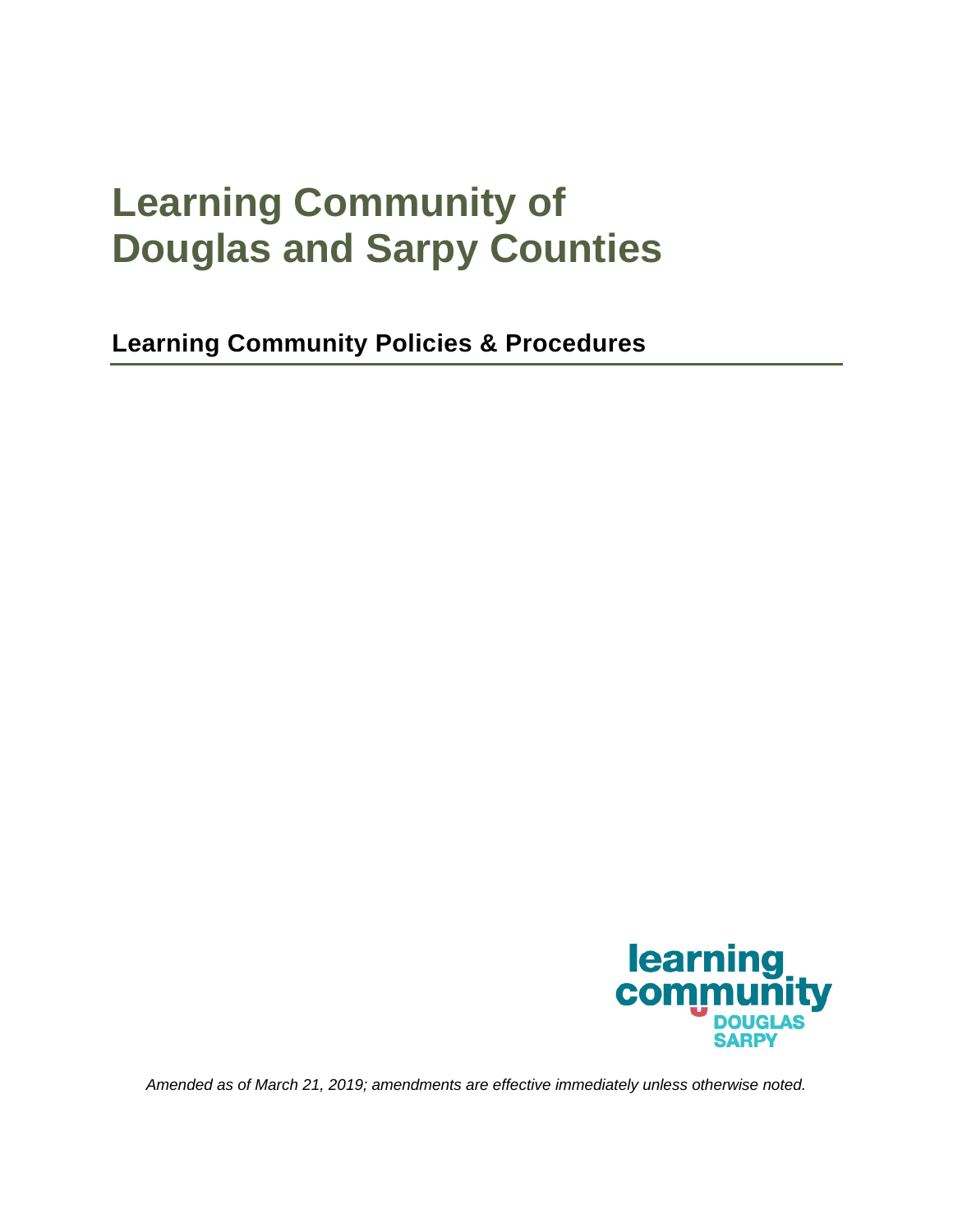# **TABLE OF CONTENTS**

## **Page**

| SECTION 1.        |                                                           |  |
|-------------------|-----------------------------------------------------------|--|
| SECTION 2.        |                                                           |  |
| <b>SECTION 3.</b> |                                                           |  |
| SECTION 4.        |                                                           |  |
| <b>SECTION 5.</b> |                                                           |  |
| SECTION 6.        |                                                           |  |
| SECTION 7.        |                                                           |  |
| SECTION 8.        | RULES OF CONDUCT; ETHICAL ISSUES; CONFLICT OF INTEREST 18 |  |
| SECTION 9.        |                                                           |  |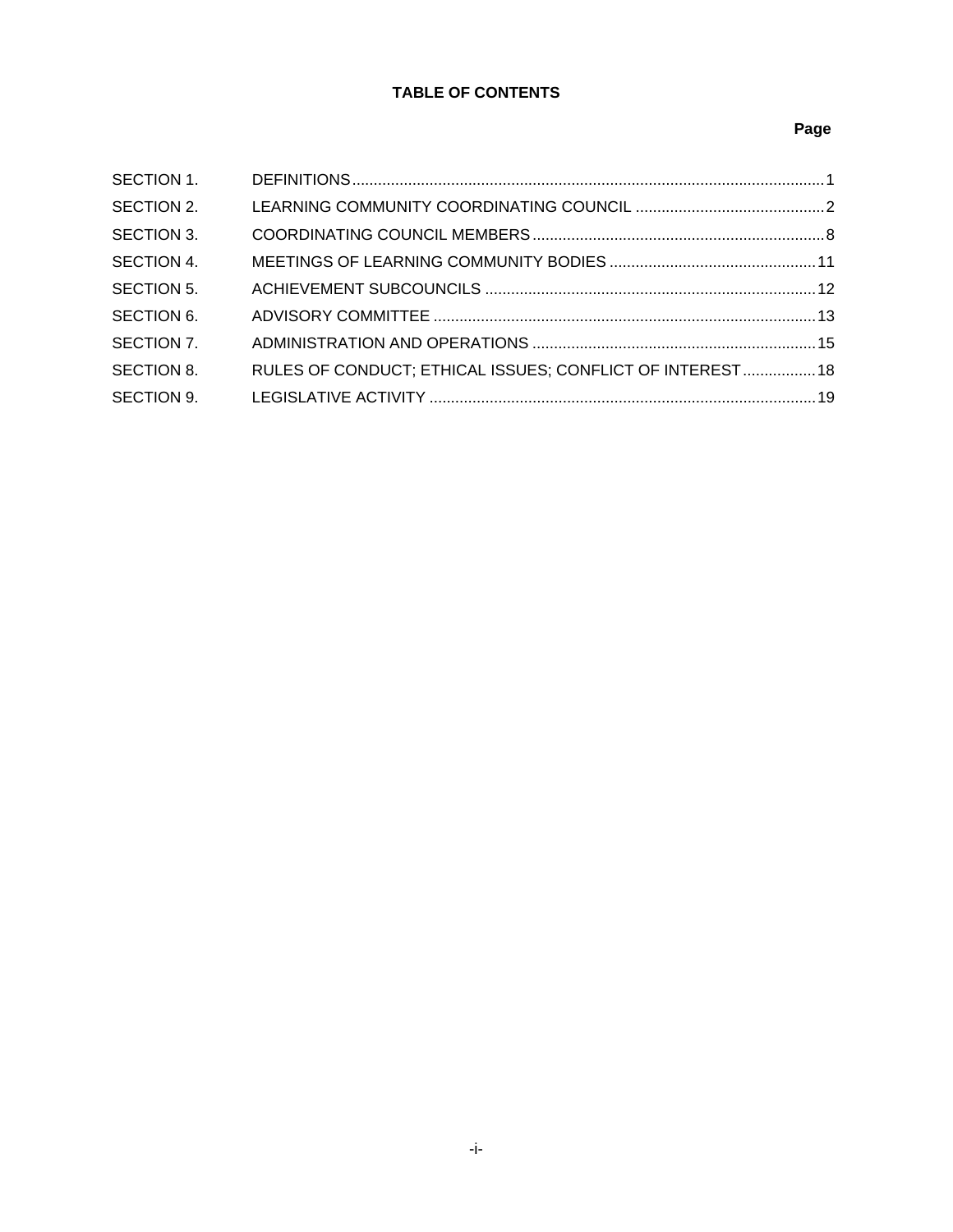## **SECTION 1. DEFINITIONS**

For purposes of the Learning Community Policies and Procedures, unless a policy defines a term, the following definitions apply:

**1.1 Learning Community** means the Learning Community of Douglas and Sarpy Counties.

**1.2 Coordinating Council** means the Learning Community Coordinating Council for the Learning Community of Douglas and Sarpy Counties.

**1.3 Chair** means the Chair of the Coordinating Council.

**1.4 CEO** means the Chief Executive Officer of the Learning Community.

**1.5 Member School District** means any of the eleven (11) member school districts of the Learning Community.

**1.6 Council Member** refers to all members of the Coordinating Council.

**1.7 Open Meetings Act** refers to Neb. Rev. Stat. § 84-1407 to § 84-1414 (Supp. 2009), including subsequent amendments thereto.

**1.8 Public Records Statutes** refers to Neb. Rev. Stat. § 84-712 to § 84-712.09 (2008), including subsequent amendments thereto.

**1.9 Subcouncil District** means any of the six (6) subcouncil districts of the Learning Community.

**1.10 Achievement Subcouncil** means the achievement subcouncil for a Subcouncil District, established in accordance with Neb. Rev. Stat. § 79-2117.

**1.11 Advisory Committee** means the Advisory Committee of Member School District superintendents, established in accordance with Neb. Rev. Stat. § 79-2104.01.

**1.12 Community Achievement Plan** means the plan required by Neb. Rev. Stat. §79-2122.

**Amended: \_\_\_\_\_\_\_**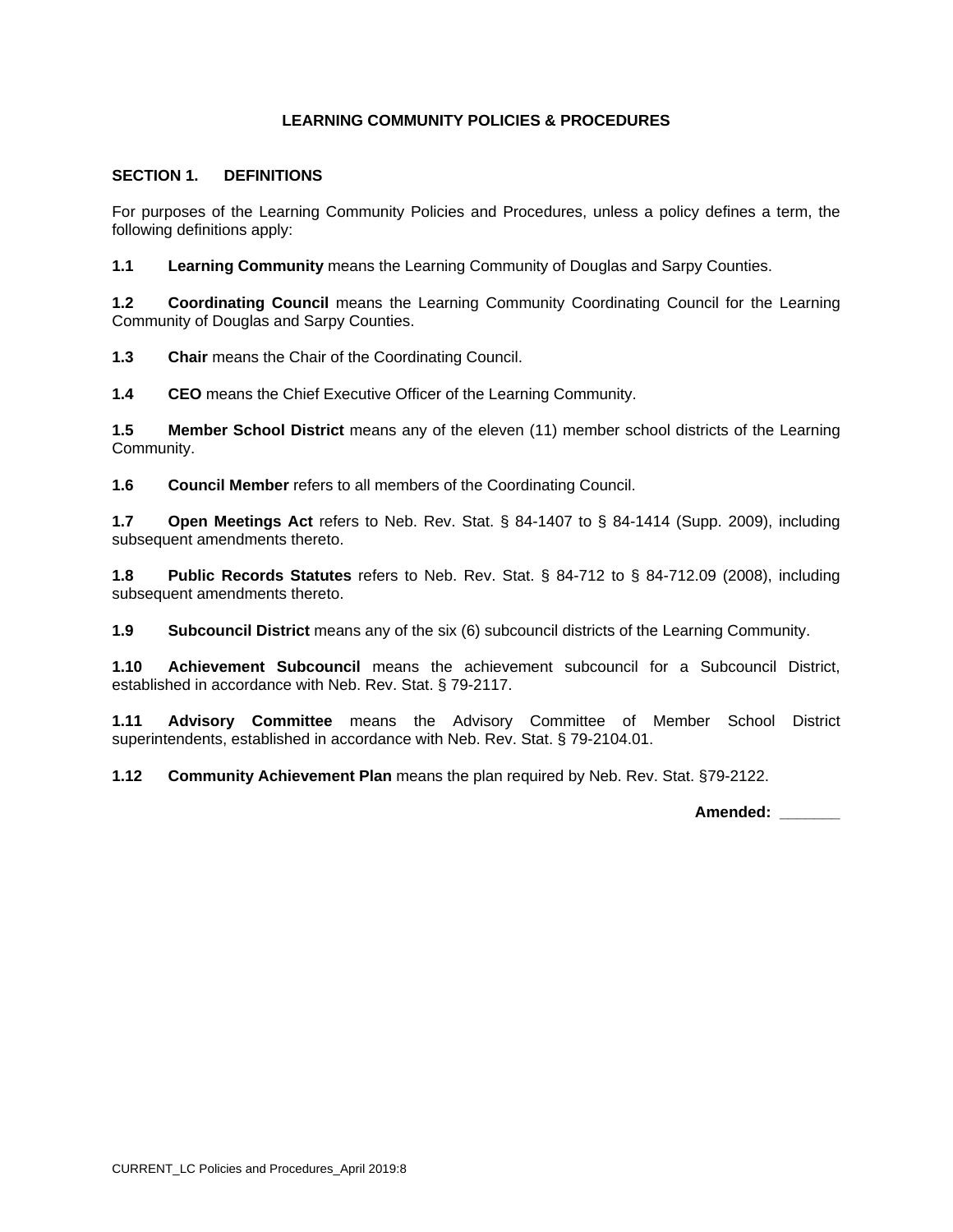#### **SECTION 2. LEARNING COMMUNITY COORDINATING COUNCIL**

#### **2.1 Coordinating Council Officers**

2.1.1 The Officers of the Coordinating Council shall be those set forth in Bylaw 5.1 of the Coordinating Council. In the event that the Chair and the Vice Chair are either both absent or unable to perform their duties at a meeting of the Coordinating Council, the Coordinating Council shall, by a majority vote of the Council Members present, designate a presiding officer *pro tempore*.

**Amended: \_\_\_\_\_\_** 

#### 2.1.2 Election of Officers

2.1.2.a The Chair will appoint the CEO to serve as the election official and legal counsel to assist the CEO. The election official will decide all contested points of the election process and such decision will be final and may not be appealed.

2.1.2.b Nominations for an office are open and can be made by either the candidate or another Council Member after being recognized by the election official. The candidate or other Council Member will be allowed to address the Coordinating Council for up to two (2) minutes. Only one person may speak on behalf of the candidate. There will be three (3) calls for nominations for an office, after which nominations from the floor will no longer be accepted.

**Amended: \_\_\_\_\_\_\_** 

2.1.2.c At the close of nominations, the election official will appoint tellers to assist in the casting and tabulation of ballots. The tellers will distribute paper for Council Members to write their choice of candidate. There shall be no proxy voting. Council Members will fold their ballot prior to delivering it to a teller. The tellers will deliver the ballots to the election official and will assist in tallying the ballots. If only one (1) individual is nominated for an office, that individual may be elected by majority vote of the quorum via roll call vote.

#### **Amended: \_\_\_\_\_\_\_**

Additional rounds of balloting will continue with the elimination of one (1) or more candidates after each round until one (1) candidate has received a majority vote of those present and eligible to vote. No additional balloting will occur once a candidate has received a majority vote of those present and eligible to vote. A candidate may withdraw by asking for a point of personal privilege following any round of balloting.

If more than three (3) candidates are nominated, those candidates receiving fewer votes during the initial round of balloting than the three (3) candidates with the most votes will be eliminated. If three (3) or fewer candidates are nominated, the candidate receiving the fewest number of votes during the initial round of balloting shall be eliminated.

2.1.2.d In the case of ties, the following process shall be used: if, during the initial round of balloting, there are an equal number of votes for the third highest total, those candidates tied for third place or lower shall be eliminated. If in the initial round of balloting, there are an equal number of votes for the second highest total, all candidates with that total shall advance into the next round of balloting. For rounds of balloting with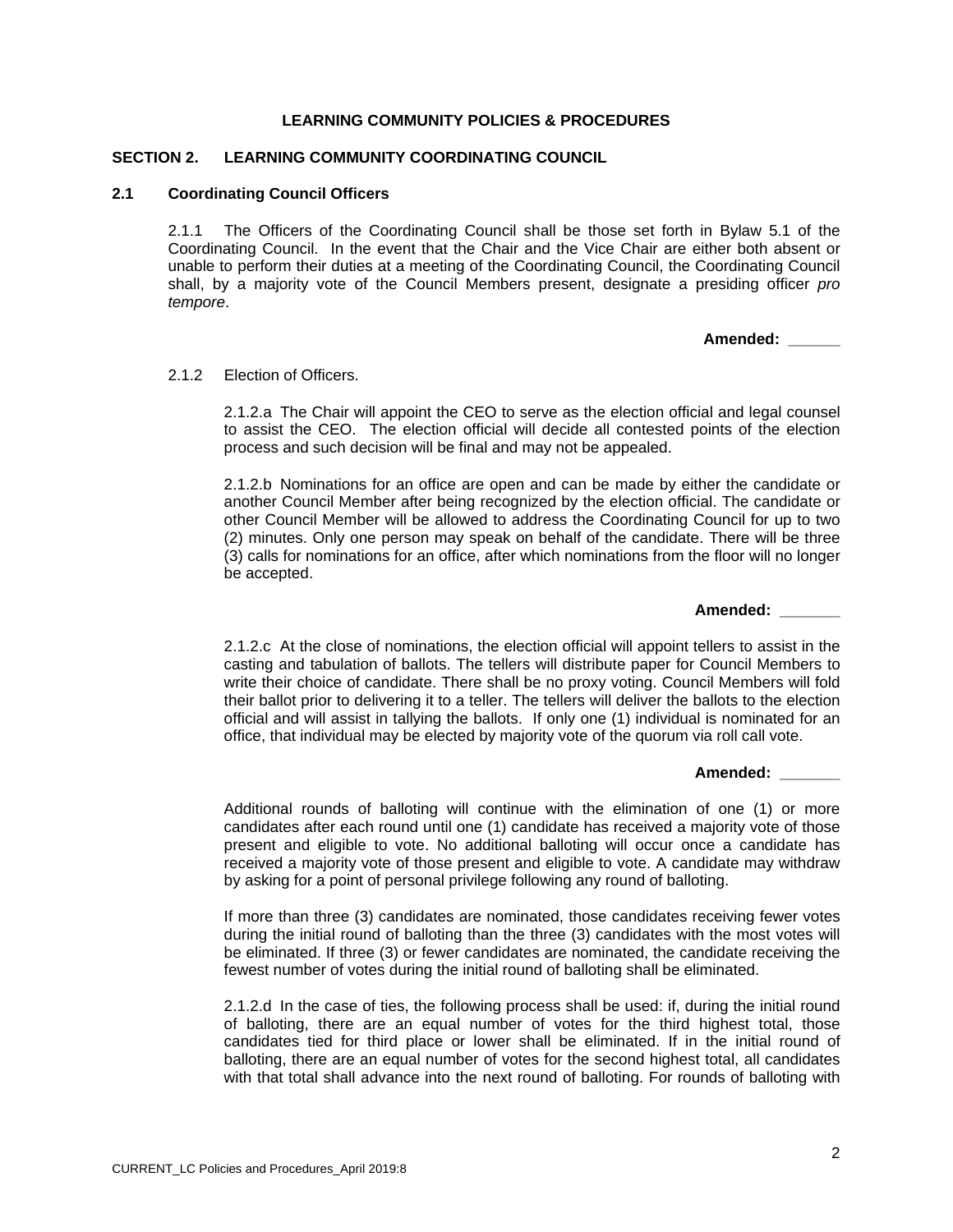three (3) or fewer candidates, ties for those with the second highest number of votes will result in no candidate being eliminated and cause an additional round of balloting.

If the same vote totals for all candidates repeat for three (3) ballot cycles, and one (1) candidate has received the most votes, that candidate shall be selected by plurality. If there is a tie for the candidate receiving the most votes, the candidate selected shall be determined by lot.

2.1.2.e Elections will be conducted in the following order: Chair, Vice Chair, Secretary, Treasurer. At the conclusion of the election for Treasurer, the newly elected officers shall assume office.

2.1.2.f Beginning in January 2017, officers may serve a maximum of two consecutive years in a particular office, unless earlier removed for non-performance of duties. After serving two years in one office, that Council Member may be elected to a different officer position.

**Adopted: \_\_\_\_\_\_\_; Effective 1/5/17** 

## 2.1.3 Vacancy in Office.

2.1.3.a When a vacancy exists for an officer of the Coordinating Council, an election to fill said office for the remainder of the unexpired term of the prior holder in office shall be conducted at the first Coordinating Council meeting held after the vacancy has occurred; provided, however, that in the case of a vacancy due to resignation, the election may occur prior to the effective date of the resignation of the current officer, with the elected Council Member taking office when said resignation is effective.

**Amended: \_\_\_\_\_\_\_** 

2.1.3.b The Chair will serve as the election official for the election; provided, however, that if the vacancy is for the office of Chair, the CEO shall serve as the election official. The election official will decide all contested points of the election process, which decision shall be final and may not be appealed.

2.1.3.c Nominations shall be conducted in accordance with 2.1.2.b.

2.1.3.d Elections shall be conducted in accordance with 2.1.2.c and 2.1.2.d.

## **2.2 Coordinating Council Subcommittees**

2.2.1 The Coordinating Council shall have four (4) standing subcommittees: Budget, Finance & Audit; Elementary Learning and Diversity; Legislation; and Executive Committee.

## **Amended: \_\_\_\_\_\_\_; Effective 1/5/17**

2.2.2 The Coordinating Council may establish by resolution such other subcommittees or task forces as it deems necessary and appropriate to carry out the activities of the Learning Community.

2.2.3 Subcommittees are, and shall be considered, for purposes of the Open Meetings Act, a "subcommittee" of the Coordinating Council and shall, at all times, act in a manner consistent therewith.

2.2.4 Subcommittee Membership.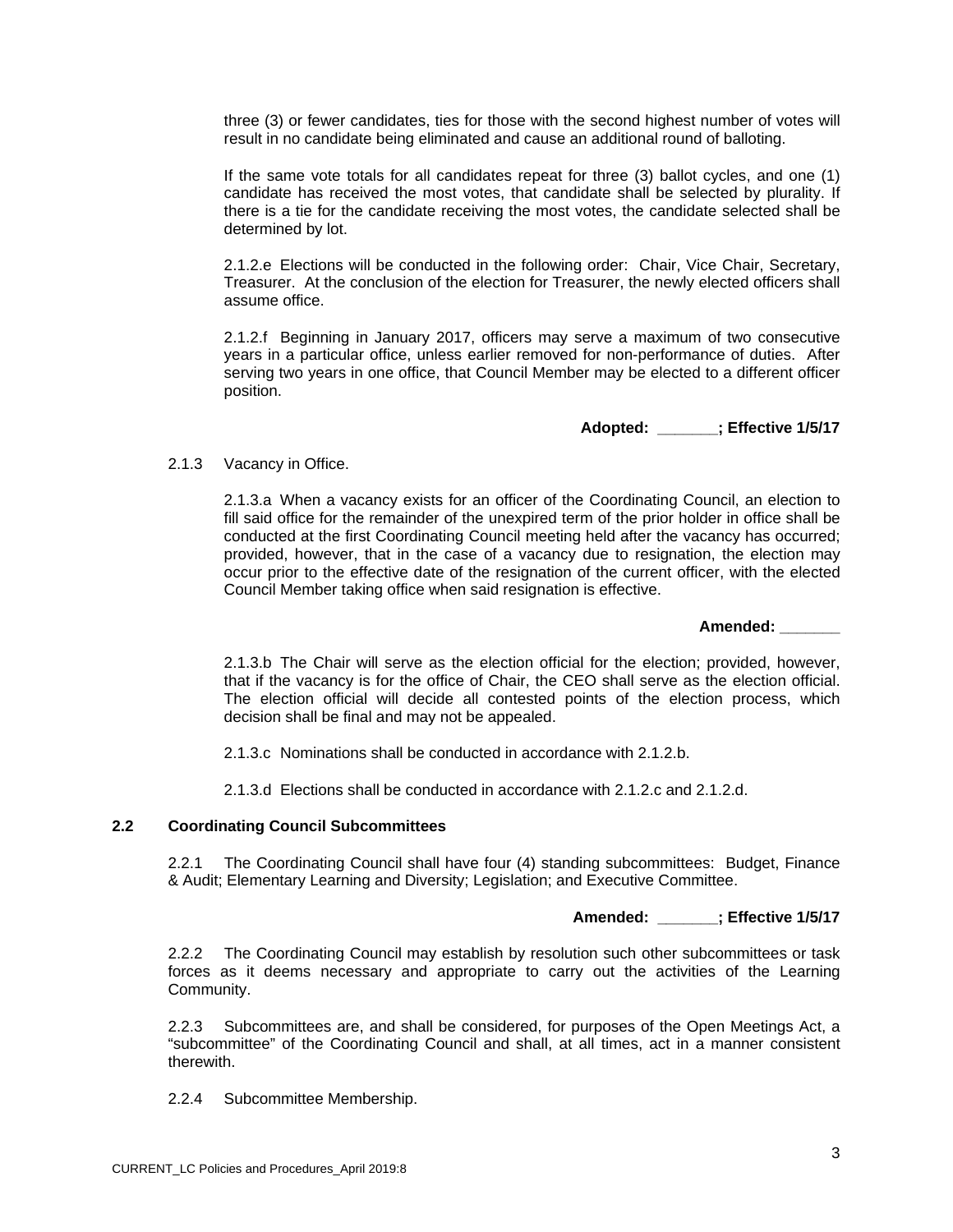2.2.4.a The Budget, Finance & Audit Subcommittee, the Elementary Learning and Diversity Subcommittee, and the Legislation Committee shall each be composed of not more than six (6) Council Members, one from each Subcouncil District.

## **Amended: \_\_\_\_\_\_\_; Effective: 1/5/17**

2.2.4.b The Executive Committee shall be composed of the four (4) Coordinating Council officers: Chair, Vice Chair, Secretary, and Treasurer and, at the Chair's discretion, up to two (2) additional Council Members; provided, however, that the Executive Committee shall not consist of more than six (6) Members.

## **Amended: \_\_\_\_\_\_\_; Effective: 1/5/17**

2.2.4.c Except as set forth in Section 2.2.4.b, subcommittee members shall be designated by the Chair and approved by the Coordinating Council. Subcommittee members shall serve for a term of one (1) year until their successor is elected and qualified.

2.2.4.d Subcommittee chairs shall be designated by the Chair and approved by the Coordinating Council; provided, however, that the Treasurer shall be the Chair of the Budget, Finance and Audit Subcommittee.

2.2.4.e The CEO shall be an *ex officio* non-voting member of all subcommittees.

2.2.5 A majority of the Members on a subcommittee shall constitute a quorum for the transaction of business at any meeting of a subcommittee; provided, however, that if fewer than such number are present at a meeting, a majority of the subcommittee members present may adjourn the meeting from time to time without further notice.

**Amended: \_\_\_\_\_\_\_\_** 

2.2.6 Council Members who are members of a subcommittee are expected to attend all meetings of the subcommittee, unless excused. In the event a Council Member is unable to attend a subcommittee, such Council Member shall notify the subcommittee chair and Learning Community office staff no less than forty-eight (48) hours prior to such meeting for the absence to be considered excused.

**Adopted: \_\_\_\_\_\_\_\_\_**

2.2.7 Each subcommittee member shall have a vote on matters which come before the subcommittee. Unless otherwise specifically stated herein, the act of a majority of the subcommittee members present at a meeting at which a quorum is present shall be the act of a subcommittee.

2.2.8 Each subcommittee shall keep accurate minutes of its meetings. The subcommittee chair shall designate a member of the subcommittee to be the recording secretary, which designation shall remain in effect until rescinded or terminated by the subcommittee chair. The recording secretary shall submit the minutes of a subcommittee meeting within seven (7) days of said meeting to the Learning Community office, which shall distribute said minutes to Council Members.

2.2.9 Council Members may request a subcommittee consider a matter within its functions, as set forth in Section 2.3 herein, by submitting a written request setting forth the matter in question to the subcommittee chair. All matters submitted by a Council Member to a subcommittee chair in writing shall be brought before said subcommittee for its attention.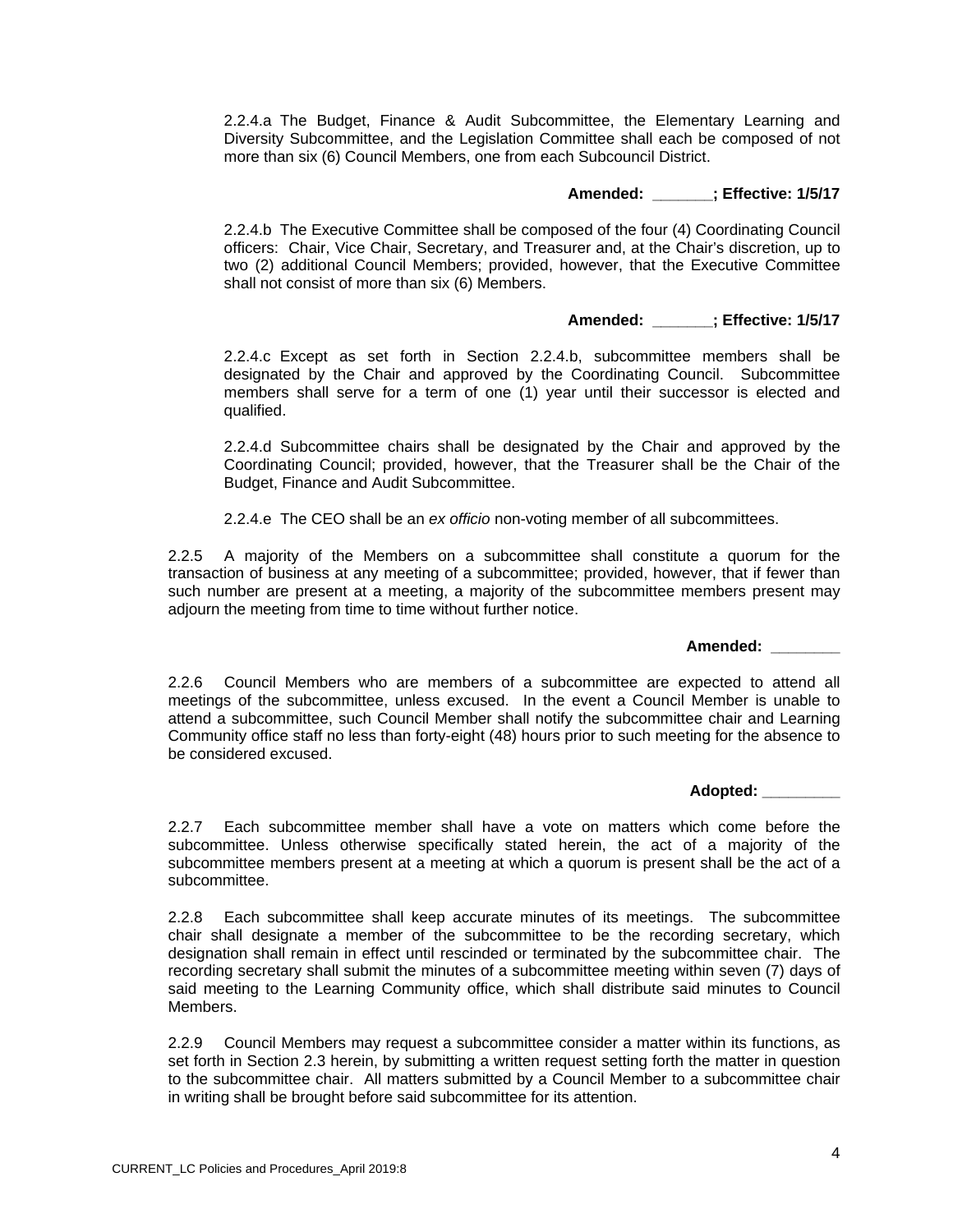A subcommittee member who would not otherwise be able to attend a meeting may, at the discretion of the subcommittee chair, participate in a meeting by telephone; provided, however, that the subcommittee member must request, and be granted, permission to participate by telephone not less than two (2) hours prior to the meeting. More than one subcommittee member may request to participate in a meeting by telephone, each of whom shall be required to comply with the provisions of this Section 2.2.9. Subcommittee members physically present at the meeting location as well as subcommittee members participating in the meeting via telephone pursuant to this Section 2.2.9 shall be counted for purposes of determining quorum at the meeting. Notwithstanding the foregoing, no subcommittee member shall be permitted to participate in a meeting by telephone if said meeting, due to either the number of Members participating or the matters to be discussed, would constitute a meeting of a public body under the Open Meetings Act.

 **Amended: \_\_\_\_\_\_\_** 

## **2.3 Subcommittee Functions**

2.3.1 The Budget, Finance & Audit Subcommittee shall address matters of finance, budget, investment, tax levy, and audit for the Learning Community. The subcommittee shall draft and propose budgets to the Coordinating Council; evaluate, recommend and supervise the financial transactions and arrangements, including banking, insurance and investment services, of the Learning Community; oversee, except where specific authority has been granted to another subcommittee, all contracts, agreements and arrangements of the Learning Community; oversee, subject to Coordinating Council approval, payments of the Learning Community; and develop and recommend tax levy rates to the Coordinating Council. The subcommittee shall oversee the accounting and financial reporting processes of the Learning Community; draft accounting and financial reporting policies and recommend same to the Coordinating Council for action; and review accounting and financial reporting policies adopted by the Coordinating Council and, when necessary, recommend amendments, revisions, or changes to such policies and rules. The subcommittee shall oversee the audits of the Learning Community's financial statements by the Auditor of Public Accounts or an independent auditor and is responsible for the engagement, subject to Coordinating Council approval, compensation, retention, and oversight thereof.

2.3.2 The Elementary Learning and Diversity Subcommittee shall:

2.3.2.a Oversee the diversity plan of the Learning Community, annually review the diversity plan to identify potential revisions or amendments thereto, confer with Member School Districts on the diversity plan and any potential amendments thereto, make recommendations to the Coordinating Council regarding the diversity plan and its implementation, and report to the Coordinating Council on the implementation of the diversity plan. The subcommittee shall review and approve the diversity report to the Education Committee of the Legislature in accordance with Neb. Rev. Stat. § 79-2118; and

## **Amended: \_\_\_\_\_\_\_; Effective 1/5/17**

2.3.2.b Serve as a collaborative resource for the Achievement Subcouncils, the Coordinating Council and the Executive Director, Elementary Learning Centers in developing and ensuring the organization and the quality operation and programming funded by the elementary learning center levy under Neb. Rev. Stat. § 77-3442(2)(f). The subcommittee shall oversee the process by which elementary learning center budget monies are allocated amongst the Subcouncil Districts. The subcommittee shall evaluate the extent to which elementary learning center levy programming is achieving desired results to improve the academic success of elementary children and their families, particularly those challenged by poverty, limited English skills and mobility. The subcommittee shall host forums that facilitate sharing of practices and information amongst Member School Districts and across the Subcouncil Districts.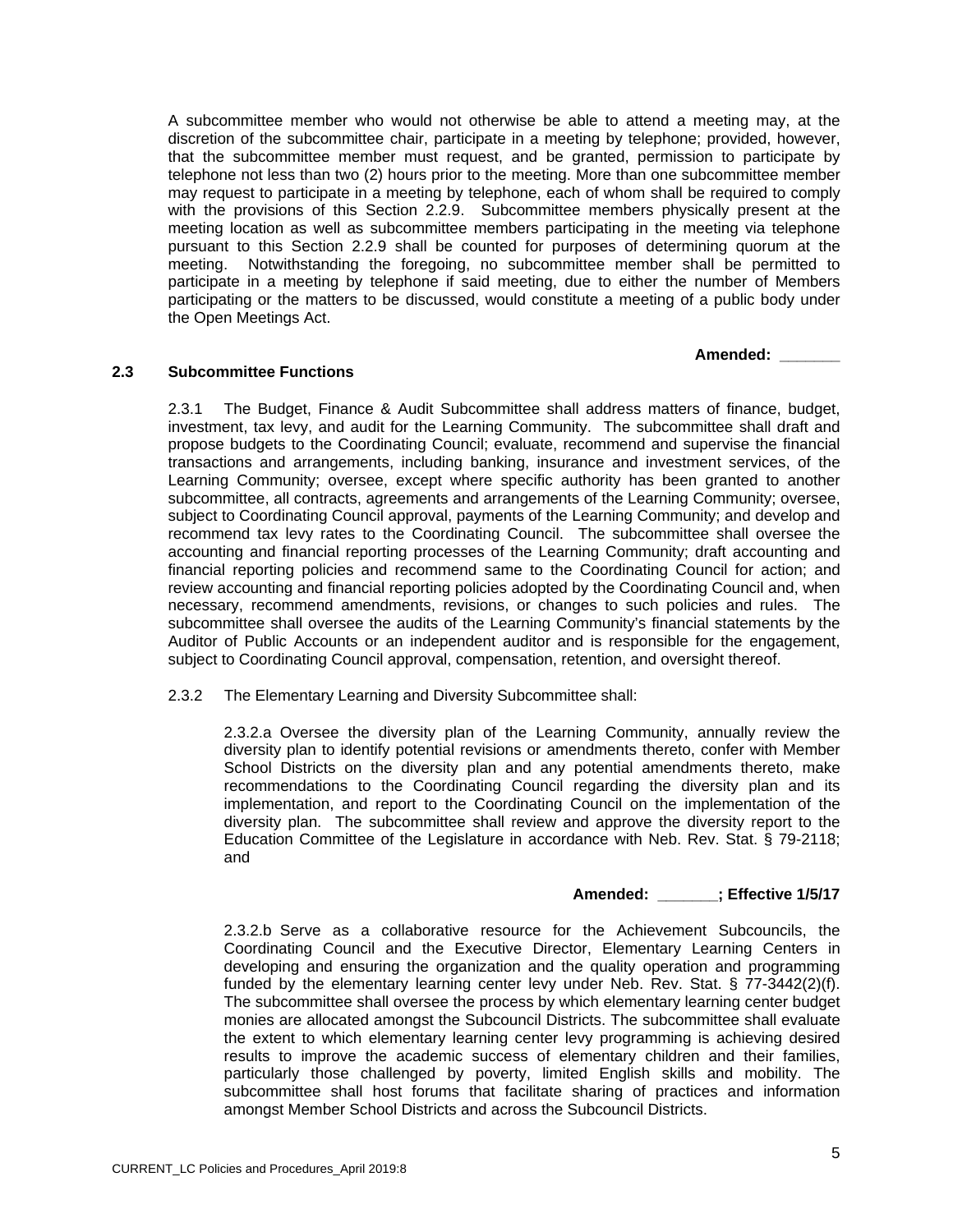#### **Amended: \_\_\_\_\_\_\_; Effective 1/5/17**

2.3.3 The Legislation Subcommittee shall review all legislation proposed before the Legislature and shall advise and recommend positions to the Coordinating Council with regard to any such legislation which pertains to or would directly affect the Learning Community, the Coordinating Council, the Achievement Subcouncils, the Advisory Committee (collectively, the "Entities"), or the statutory authority thereof. The subcommittee may propose that legislation which pertains to the Entities, or the statutory authority thereof, be drafted and, if the Coordinating Council subsequently approves any such proposal, shall oversee the drafting of such legislation and the efforts to obtain passage thereof. The subcommittee shall, in conjunction with legislative counsel, monitor all proposed legislation which pertains to or would directly affect the Entities, or the statutory authority thereof, as well as all legislation which pertains to one or more of the Member School Districts, and advise the Coordinating Council as necessary. In carrying out its activities, the subcommittee may confer with legislative counsel as it deems necessary.

#### **Amended: \_\_\_\_\_\_\_**

2.3.4 The Executive Committee shall serve as an advisory group for the Achievement Subcouncils and the Advisory Committee on the activities thereof and for the Chair during times when the Coordinating Council is not in session. The Executive Committee shall advise the Chair on the Coordinating Council agenda. The Executive Committee shall receive regular reports on litigation, if any, to which the Entities, or any of them, are a party; provided, however, that said reports shall neither preclude nor serve as a substitute for regular reports on any such litigation to the Coordinating Council. The Executive Committee shall review and advise the Coordinating Council on the annual report to the Education Committee of the Legislature in accordance with Neb. Rev. Stat. § 79-2104.02. The Executive Committee shall review for approval all requests of Council Members to attend workshops, conferences, forums or programs.

## **Amended: \_\_\_\_\_\_\_**

2.3.4.a In addition to the functions and duties described in 2.3.4, the Executive Committee shall assume and carry out the duties and functions previously served and performed by the Administration & Personnel Subcommittee prior to August 1, 2016. Thus, the Executive Committee shall address matters of administration, operations and personnel for the Coordinating Council. The Executive Committee shall oversee the dayto-day operations of the Learning Community and, except where specific authority has been granted to another subcommittee, the CEO, or other Learning Community administrator or employee, all contracts, agreements and arrangements related to personnel and staffing. The Executive Committee shall review the bylaws, rules and policies adopted by the Coordinating Council and, when necessary, recommend amendments, revisions, or changes to such bylaws, rules and policies. Except where specific authority has been granted to another subcommittee, the Executive Committee shall draft rules and policies for the operation and conduct of the Entities and recommend same to the Coordinating Council for action; and

## **Amended: \_\_\_\_\_\_\_; Effective 1/5/17**

2.3.5 In carrying out its activities, a subcommittee may confer with the legal, accounting, audit, banking, insurance and other professional advisors of the Learning Community as it deems necessary.

#### **2.4 Coordinating Council Meetings**

2.4.1 The agenda for all Coordinating Council meetings shall be prepared by the Chair and finalized after consultation with the Executive Committee. A Council Member may request that an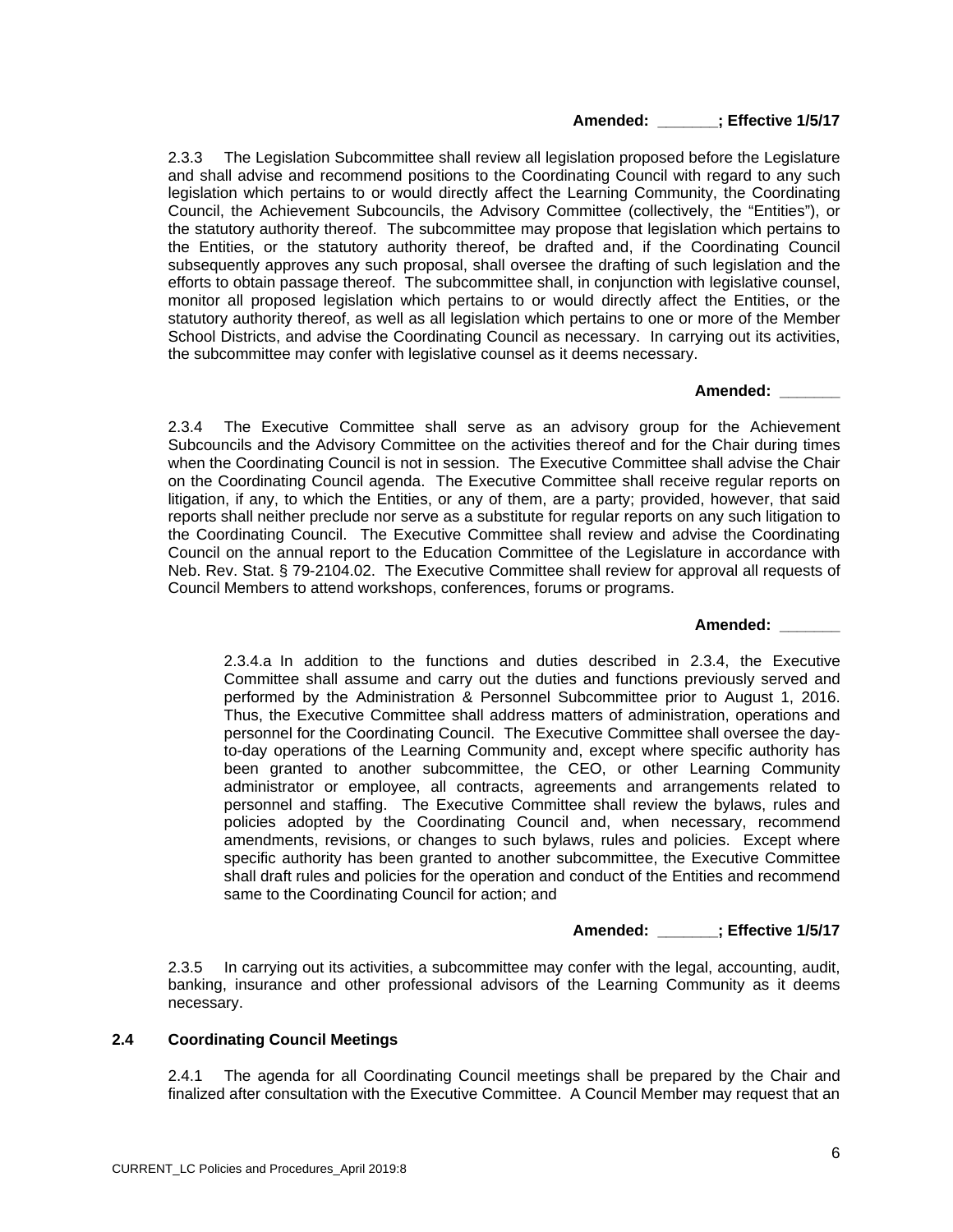item be placed on the agenda by submitting a written request to the Chair at least one (1) business day before the Executive Committee meeting. Once the agenda has been finalized by the Chair, only items which, in the judgment of the Chair, cannot be brought before the Coordinating Council at a subsequent meeting may be placed on the agenda for the next Coordinating Council meeting, provided such items are placed on the agenda not less than twenty-four hours prior to the scheduled commencement of the Coordinating Council meeting. Notwithstanding the foregoing, an item shall be placed on the agenda by the Chair upon receipt of a written request from three (3) Council Members not less than forty-eight (48) hours prior to the scheduled commencement of the Coordinating Council meeting.

2.4.2 All meetings of the Coordinating Council shall be conducted in a manner consistent with the Open Meetings Act, the Learning Community Bylaws, and these Policies and Procedures. In the absence of a controlling bylaw or policy, the Chair may utilize Robert's Rules of Order as authority.

#### **Amended: \_\_\_\_\_\_\_**

2.4.3 Public comment shall be accepted at all regular meetings of the Coordinating Council. Public comment may be permitted at special meetings of the Coordinating Council and, if so permitted, the agenda for said special meeting shall state that public comment will be accepted. Individuals who wish to address the Coordinating Council must complete a "Public Comment Request" form and submit same to the Chair prior to or at the beginning of the public comment period during which the individual wishes to be heard. An individual will be called to address the Coordinating Council in the order his or her request is received. An individual shall be permitted to address the Coordinating Council for no more than three (3) minutes.

2.4.4 All Council Members are expected to attend the regular meetings of the Coordinating Council and any special meetings of the Coordinating Council that are called, unless excused. In the event a Council Member is unable to attend a regular or special meeting of the Coordinating Council, such Council Member shall notify the Chair and Learning Community office staff no less than forty-eight (48) hours prior to such meeting for the absence to be considered excused.

**Adopted: \_\_\_\_\_\_\_**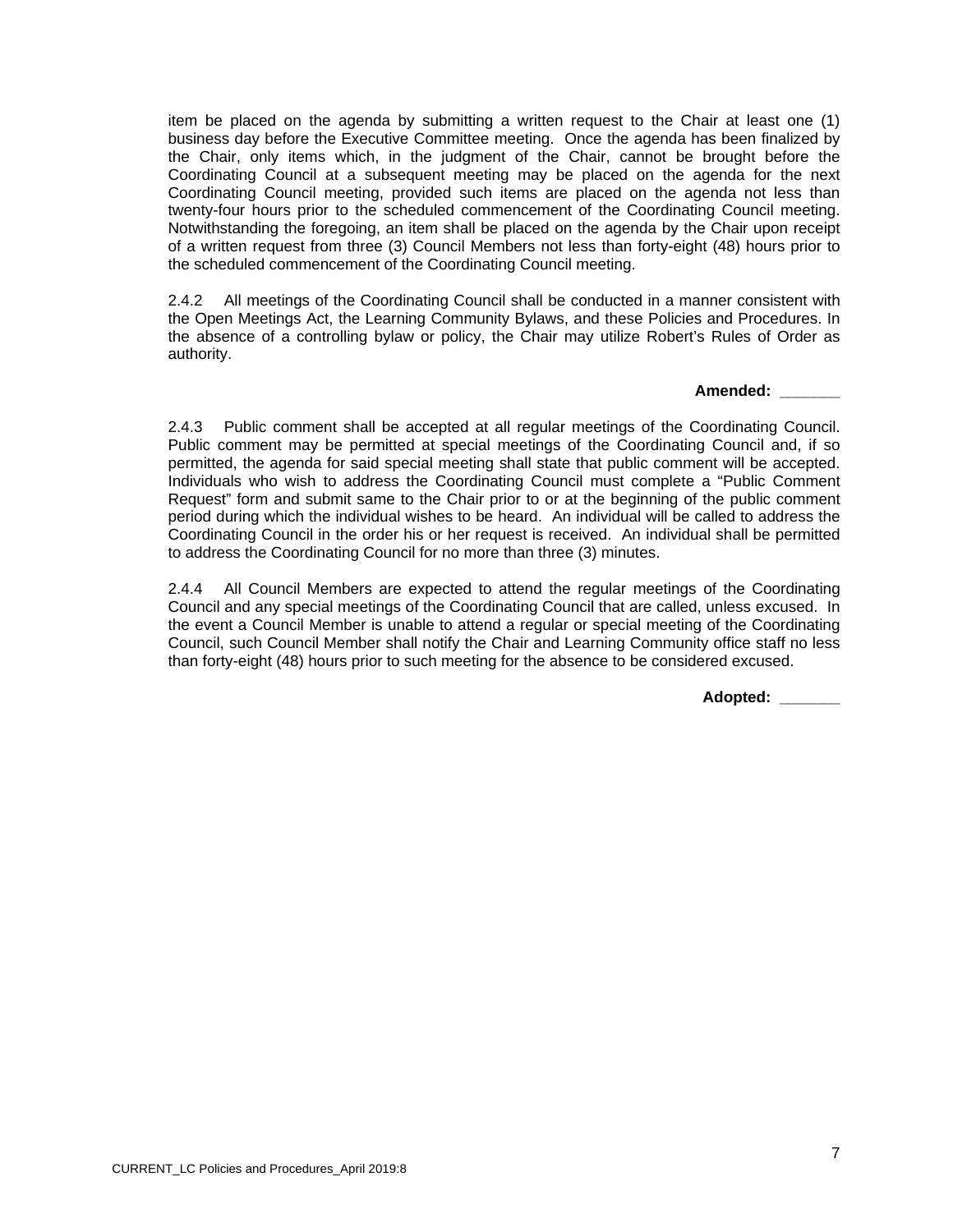#### **SECTION 3. COORDINATING COUNCIL MEMBERS**

#### **3.1 Council Member Vacancy**

3.1.1 Vacancies in office for Council Members shall occur only in accordance with Neb. Rev. Stat. § 32-560.

3.1.2 Absent good cause, a vacancy shall be filled within forty-five (45) days after the vacancy occurs in accordance with Neb. Rev. Stat. § 32-567; § 32-574.

**Amended: \_\_\_\_\_\_\_** 

**Amended: \_\_\_\_\_\_\_** 

3.1.3 Upon receipt of notice of the occurrence of a vacancy, the Chair shall declare said seat vacant and initiate the vacancy appointment process set forth in this section. The Chair shall direct the CEO, or, if the CEO is unavailable, a designated Learning Community employee, to inform the general public that the vacancy exists and that the process to fill the vacancy has been initiated and to advise the general public on the process itself. Said information shall be provided to the general public through Learning Community communication methods, by distribution of such information to each Member School District which is located within the boundaries of the Subcouncil District for which the vacancy exists, and by news release.

**Amended: \_\_\_\_\_\_\_** 

#### 3.1.4 Application for Appointment

3.1.4.a Any individual seeking appointment to fill an existing vacancy shall submit a completed application on an application form approved by the Executive Committee ("Application"). The Application shall include a verification by the individual submitting same that the information set forth in the Application is true and that they are qualified to hold the office if appointed.

**Amended: \_\_\_\_\_\_\_** 

3.1.4.b Completed Applications must be submitted in person or by U.S. mail. Completed Applications must be received, either by personal delivery or U.S. mail, at the main office of the Learning Community by 5:00 p.m. on the first business day that is at least ten (10) calendar days after the date of distribution of the news release ("Application Deadline"). Applications received at 5:00 p.m. on the Application Deadline or thereafter will not be considered.

**Amended: \_\_\_\_\_\_\_** 

#### 3.1.5 Designation of Finalists

3.1.5.a All Applications eligible for consideration shall be provided to each remaining Council Member.

**Amended: \_\_\_\_\_\_\_** 

3.1.5.b Within five (5) calendar days of the Application Deadline, for each Application considered, the remaining Council Members shall advise the Chair if they want to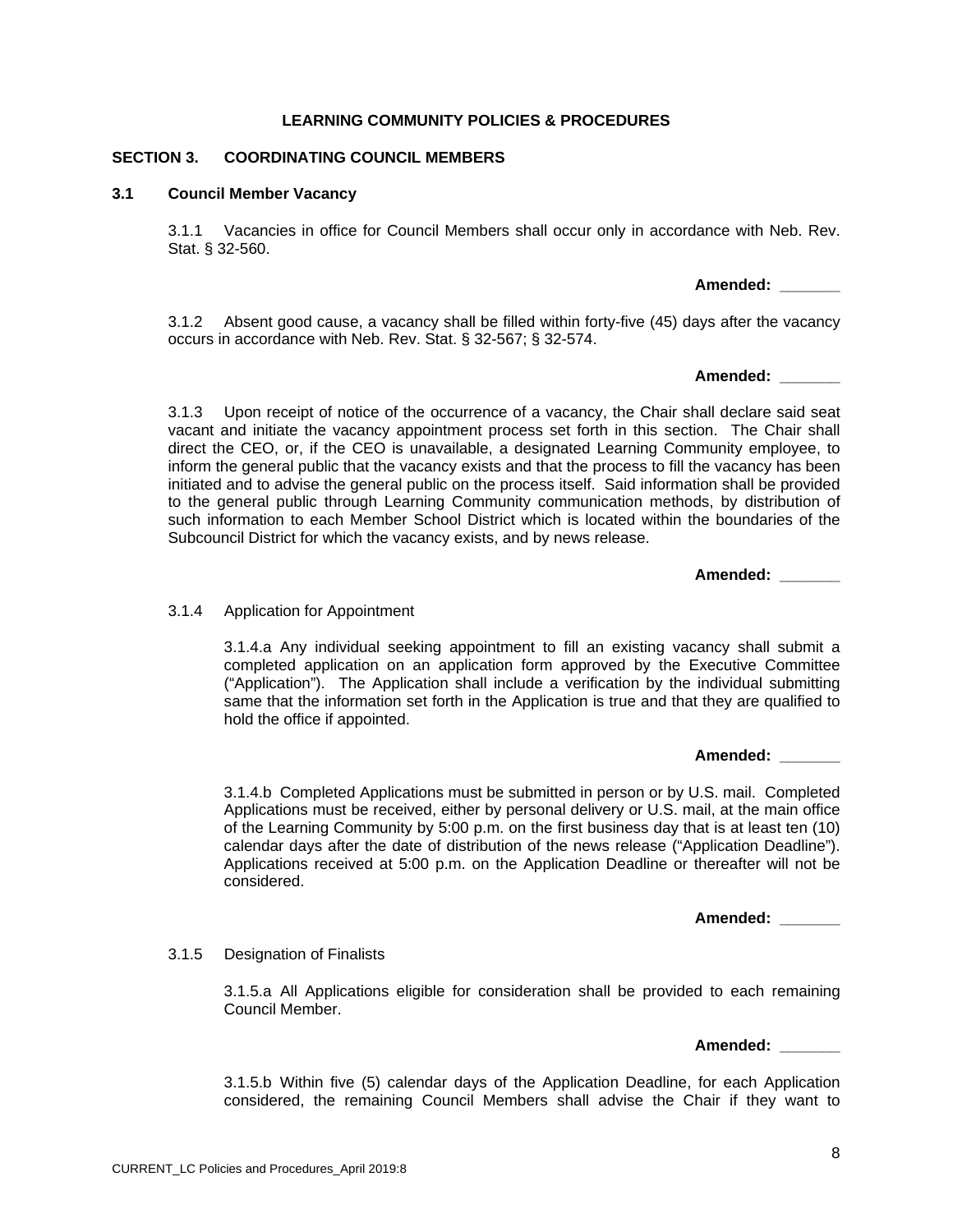CURRENT\_LC Policies and Procedures\_April 2019:8

interview the Applicant. An Applicant whom a majority of the remaining Council Members want to interview shall be a designated as a candidate ("Candidate") and interviewed by the Coordinating Council.

#### **Amended: \_\_\_\_\_\_\_**

3.1.5.c At the next regular meeting of the Coordinating Council, or at a special meeting of the Coordinating Council, the Coordinating Council shall interview all Candidates and nominate the finalists for the vacancy ("Finalists").

#### **Amended: \_\_\_\_\_\_\_**

3.1.5.d After all Candidates have been interviewed, the Coordinating Council shall vote on recommended Finalists by written ballot. The number of votes cast for each Candidate shall be publicly announced at the meeting.

**Amended: \_\_\_\_\_\_\_** 

3.1.5.e A Candidate who receives a majority of the votes cast shall be designated as a Finalist. The Coordinating Council may designate at least one (1), but not more than three (3), Candidates as Finalists. If there is only one (1) Candidate, the Coordinating Council may decline to designate said Candidate as a Finalist if he or she does not receive a majority of the votes cast. If no Candidate receives a majority of the votes cast, then no Candidate shall be designated as a Finalist, and the Chair shall declare the current application process concluded without appointment and a new application process shall be commenced in accordance with this policy.

**Amended: \_\_\_\_\_\_\_** 

3.1.6 Consideration of Finalists

3.1.6.a Following consideration of the Finalists, the remaining Council Members shall vote by written ballot to select the appointee. The number of votes cast for each Finalist shall be publicly announced at the meeting. The Finalist that receives a majority vote from the remaining Council Members shall become the appointee.

**Amended: \_\_\_\_\_\_\_** 

3.1.6.b If there are more than two (2) Finalists, and no Finalist receives a majority vote, then the Finalist with the least votes shall be eliminated and subsequent ballots shall ensue until one (1) Finalist receives a majority vote; provided, however, that if no Finalist receives a majority vote after three (3) ballots involving the same two (2) Finalists have been conducted, the Chair shall declare the current application process concluded without appointment and a new application process shall be commenced.

3.1.7 The appointee shall be sworn in at either the same meeting at which the vote was conducted or at the next meeting of the Coordinating Council. Upon being sworn in, the appointee shall have all privileges and responsibilities of an Council Member.

**Amended: \_\_\_\_\_\_\_**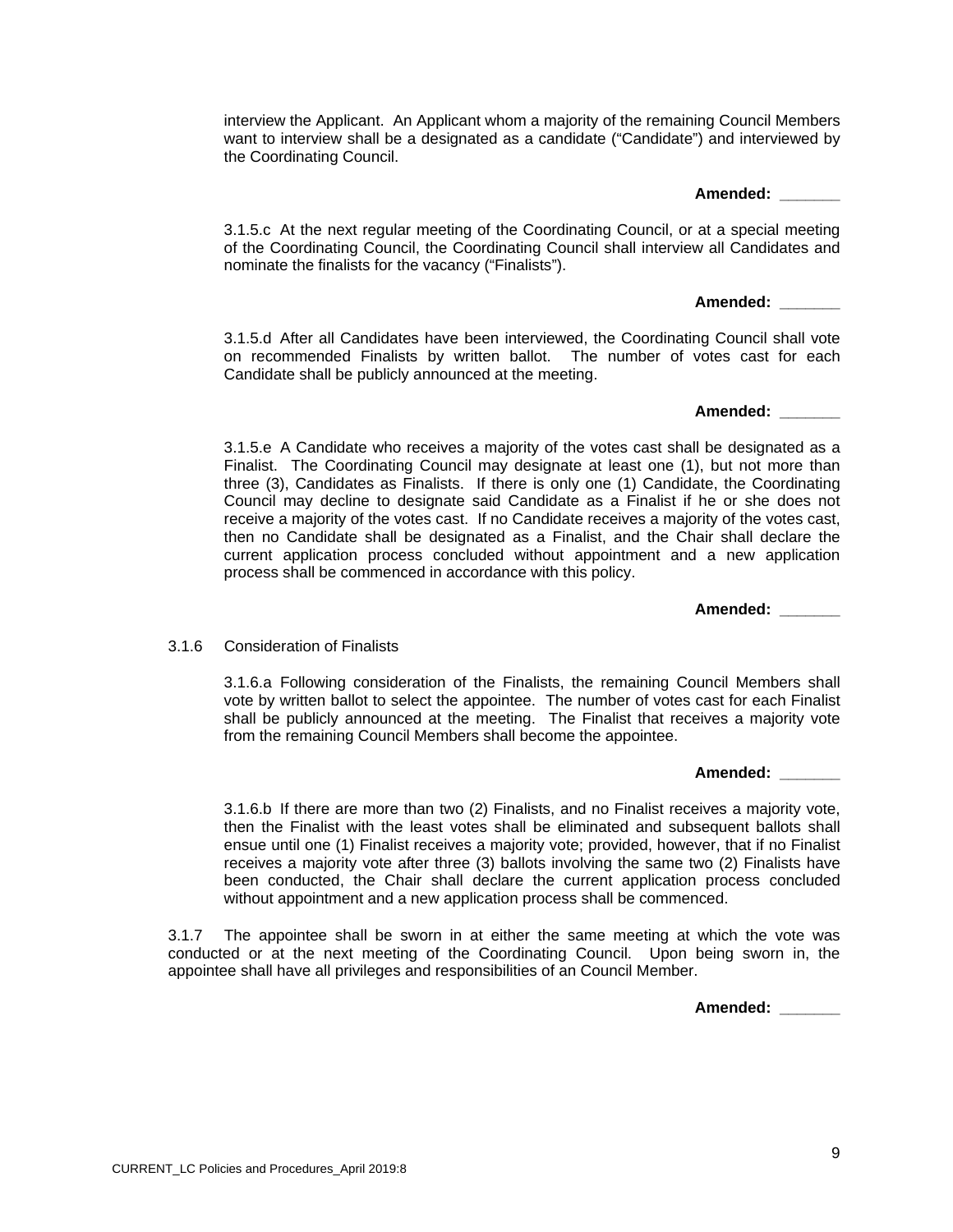## **3.2 Conference Attendance**

3.2.1 The Coordinating Council supports the continuing education of Council Members on issues of importance to the Learning Community. Funds shall be budgeted annually to support such continuing education.

3.2.2 Council Members may be reimbursed for out-of-pocket costs incurred at conferences and activities which have been approved in accordance with this policy and all other applicable policies of the Learning Community.

3.2.3 Each Council Member may, upon prior approval of the Executive Committee, attend one (1) national educational conference per fiscal year that is in keeping with the focus and priorities of the Learning Community. A Council Member who serves on the Executive Committee shall recuse him or herself from any vote on his or her attendance request.

3.2.4 Educational conference attendance priority will be given to: (a) Council Members who are not eligible to attend such conferences through other affiliations which include costs associated with conference attendance; (b) Council Members chairing or directly involved in Learning Community efforts directly relating to the offerings of the educational conference.

3.2.5 Educational conference attendance priority will be given to conferences: (a) offered within the State of Nebraska; (b) sponsored by organizations of which the Learning Community is a member.

3.2.6 Council Members attending educational conferences on behalf of the Learning Community shall provide to the Coordinating Council a written summary on the conference, including an overview of programs attended and copies of conference materials.

3.2.7 Council Members shall be solely responsible for all expenses which would not have been otherwise incurred which result from family members accompanying the Council Member to an educational conference. The Learning Community will not reimburse the Council Member for any such expenses.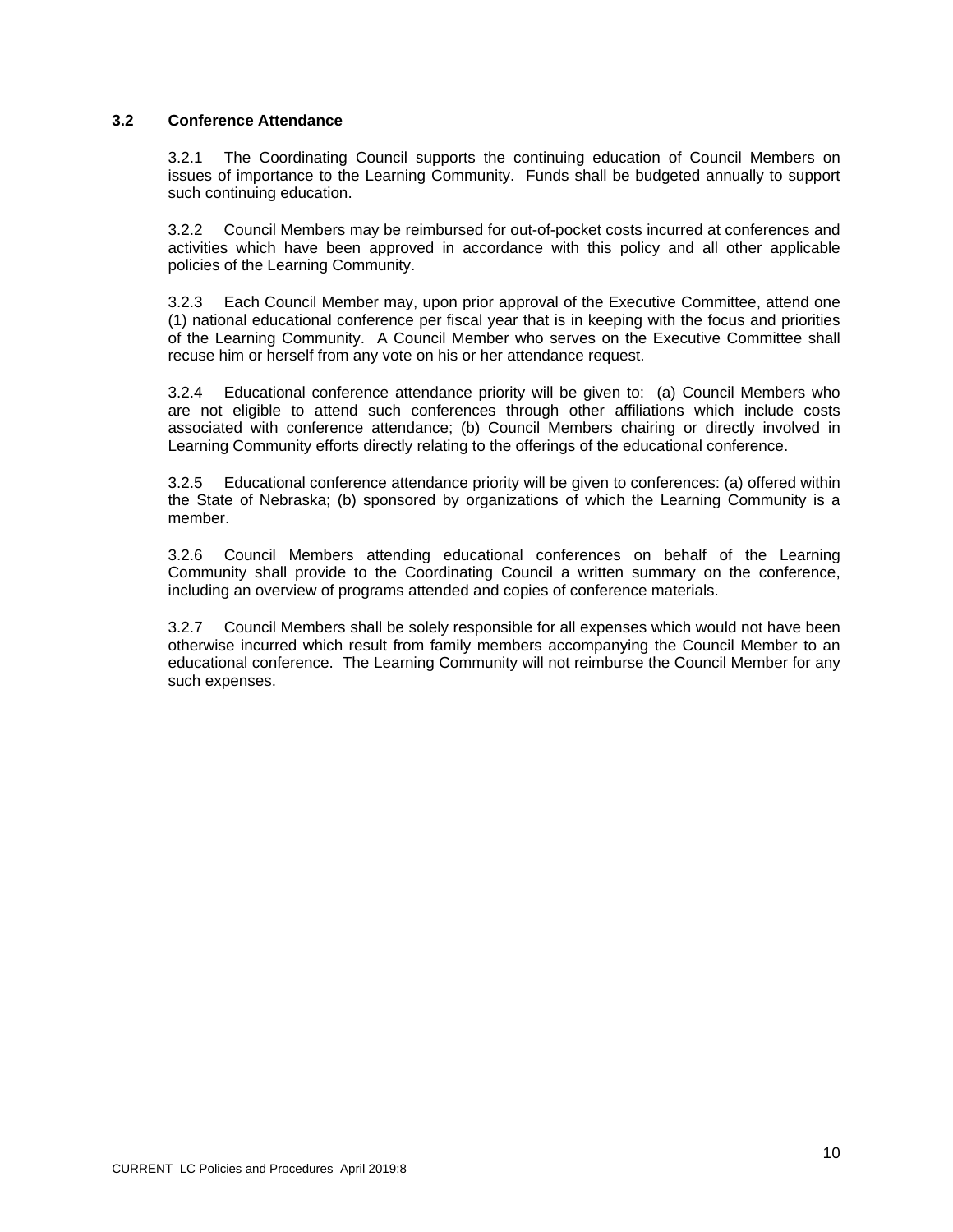## **SECTION 4. MEETINGS OF LEARNING COMMUNITY BODIES**

#### **4.1 Legal Notice to Public**

4.1.1 Legal notice of each meeting of the Coordinating Council and the Advisory Committee shall be given to the public at least three (3) days prior to the date of said meeting; Achievement Subcouncils' legal notice shall be given to the public at least one (1) day prior to the date of said meeting; provided, however, that legal notice of any matter scheduled for public hearing shall be given to the public at least five (5) days prior to the date of the public hearing. Notice of Coordinating Council, Achievement Subcouncil, and Advisory Committee meetings shall be communicated to the public by legal notice in THE DAILY RECORD OR THE OMAHA WORLD HERALD. Said notice shall set forth the date, time, and place of the meeting and contain an agenda of subjects known at the time of the publicized notice, or a statement that the agenda shall be readily available for public inspection during normal business hours at the principal office of the Learning Community.

The date, time and place of each meeting of the Coordinating Council, Achievement Subcouncils and the Advisory Committee shall be provided to the Member School Districts and Educational Service Unit #3 and shall be placed on the website of the Learning Community.

 **Amended: \_\_\_\_\_\_\_**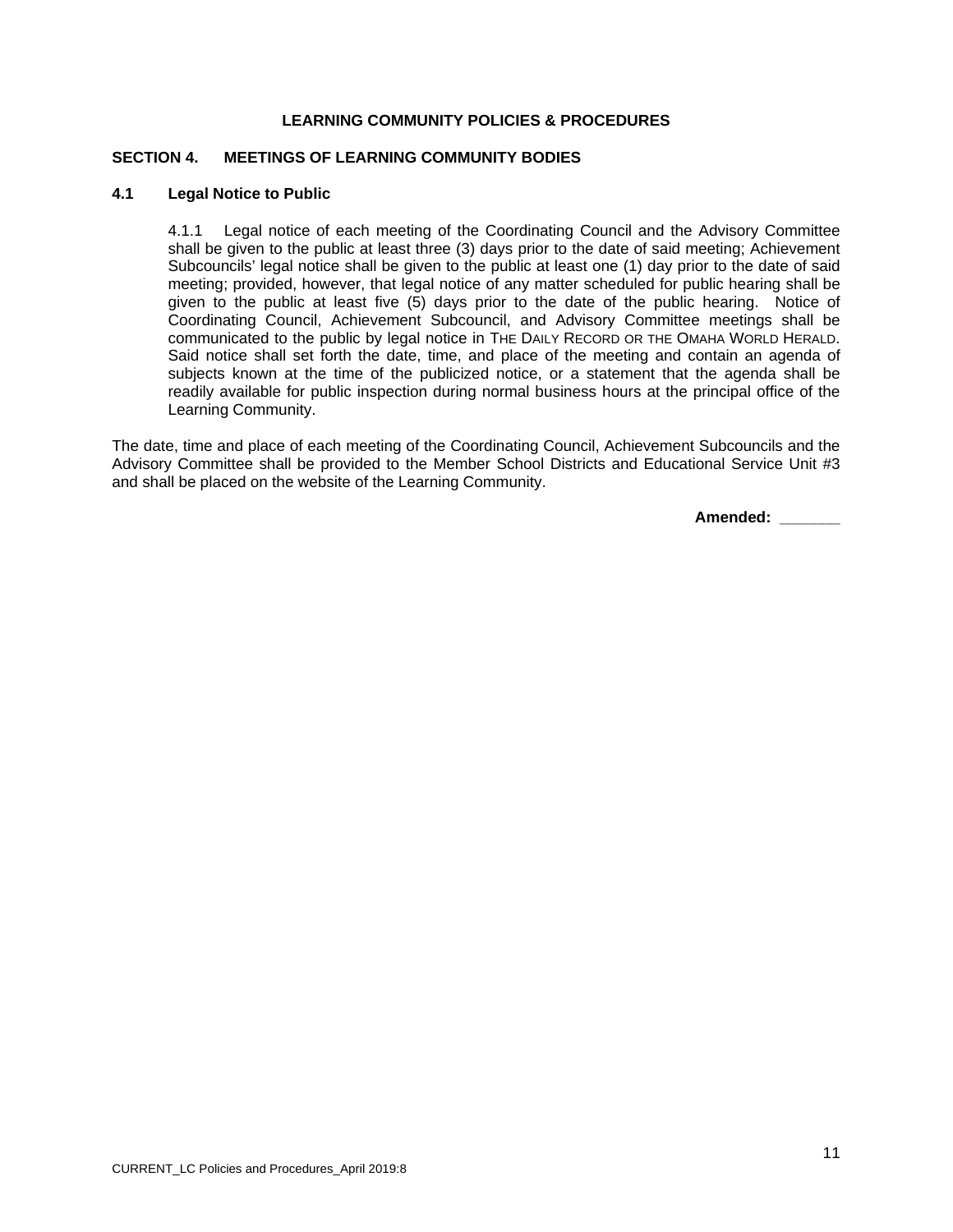## **SECTION 5. ACHIEVEMENT SUBCOUNCILS**

## **5.1 [Reserved]**

**5.2 Composition.** For each of the six (6) subcouncil districts, the Coordinating Council shall have an Achievement Subcouncil consisting of the two (2) Council Members representing each such Subcouncil District. A quorum shall consist of the two (2) Council Members representing the Subcouncil District. Each Achievement Subcouncil shall:

- Develop a Diversity Plan recommendation for the territory in its Subcouncil District that will provide educational opportunities which will result in increased diversity in schools in the subcouncil district;
- Administer elementary learning centers in cooperation with the elementary learning center executive director;
- Review the poverty plans and limited English proficiency plans for the schools located in its Subcouncil District and offer suggestions to improve the plans and the coordination between such plans and the Community Achievement Plan;
- Receive community input and complaints regarding the Learning Community and academic achievement in the Subcouncil District; and
- Hold public hearings at its discretion in its subcouncil district in response to issues raised by residents of the Subcouncil District regarding the Learning Community, a Member District, and academic achievement in the Subcouncil District.

Each Achievement Subcouncil shall meet as necessary; provided, however, that each subcouncil shall conduct at least one (1) public hearing within its applicable election district during each school year

**Amended: \_\_\_\_\_\_\_; Effective: 1/5/17** 

**5.3 Tiebreaker**. For any matter in which the two members of the Achievement Subcouncil cannot come to unanimous agreement, the deciding vote may be cast by the Executive Committee.

## **Adopted: \_\_\_\_\_\_\_; Effective 1/5/17**

**5.4 Meeting Attendance.** Council Members who are members of on Achievement Subcouncil are expected to attend all meetings of the Achievement Subcouncil, unless excused. In the event a Council Member is unable to attend an Achievement Subcouncil meeting, such Council Member shall notify the Chair, Learning Community office staff, and the other Achievement Subcouncil member no less than forty-eight (48) hours prior to such meeting for the absence to be considered excused.

**Adopted: \_\_\_\_\_\_\_**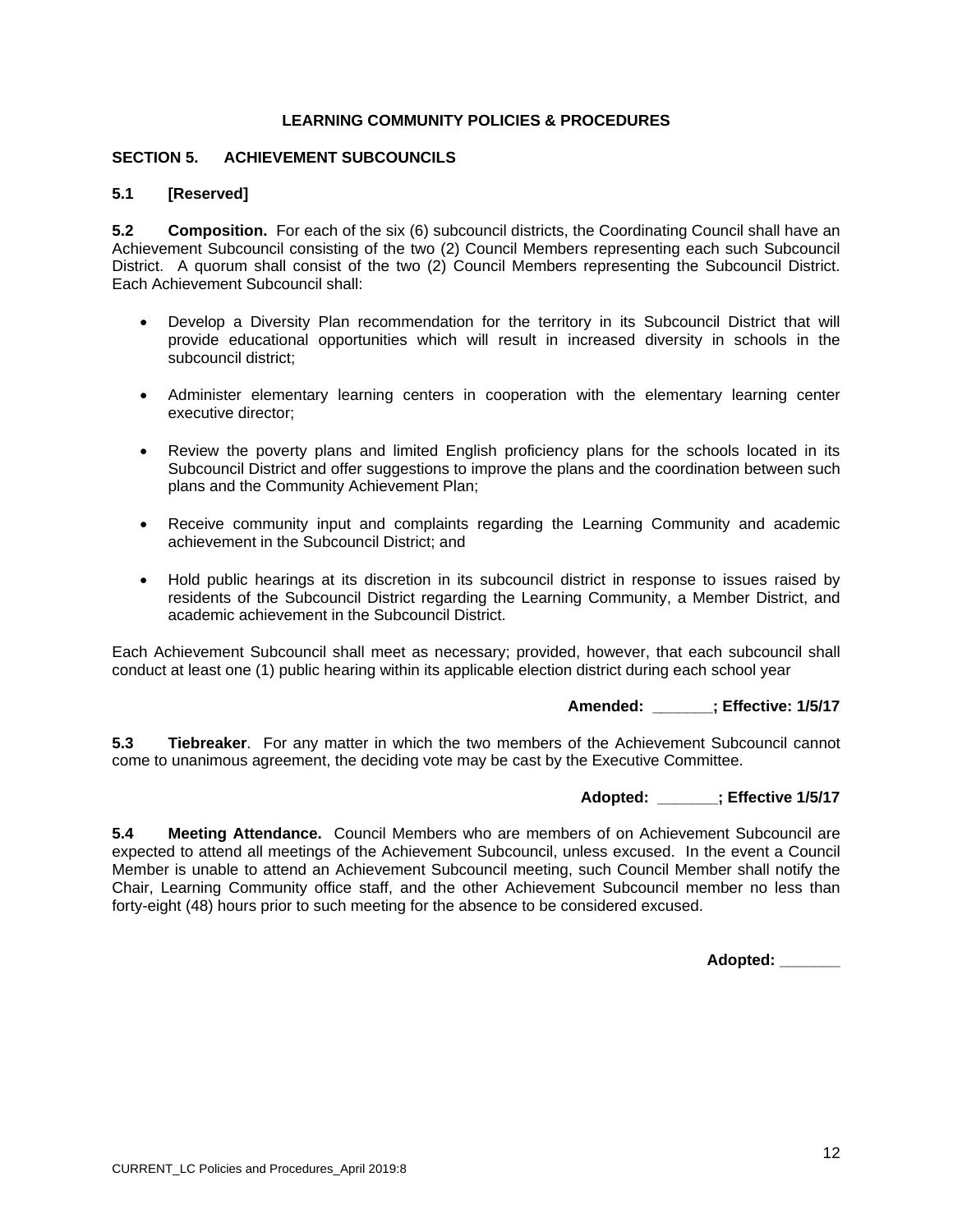### **SECTION 6. ADVISORY COMMITTEE**

**6.1 General Charge**.The Advisory Committee will provide advice and input to the Coordinating Council.

**6.2 Composition**. The Advisory Committee will be composed of the superintendent from each Member School District. A superintendent may designate a representative to attend Advisory Committee meetings in his or her place.

## **6.3 Functions**

6.3.1 The Advisory Committee, in accordance with state law, shall:

- Collaborate with the Coordinating Council on the development, implementation and evaluation of the Community Achievement Plan;
- Review proposals for focus programs, focus schools, magnet schools, and pathways;
- Provide recommendations for improving the Learning Community's Diversity Plan;
- Review results and provide recommendations to the Coordinating Council regarding the implementation and administration of early childhood programs for children in poverty; and
- Provide input to the Coordinating Council on other issues as requested.

| Amended: |  |
|----------|--|
|          |  |

6.3.2 The Advisory Committee described in Neb. Rev. Stat. § 79-2104.01 shall: submit a plan as provided in subdivision (4) of Neb. Rev. Stat. § 79-2104.01 to the Coordinating Council for any early childhood education programs for children in poverty and the services to be provided by such programs. In developing the plan, the Advisory Committee shall seek input from Member School Districts and community resources and collaborate with such resources in order to maximize the available opportunities and resources for such programs. The Advisory Committee may, as part of such plan, recommend services to be provided through contract with, or grants to, school districts to provide or contract for some or all of the services. The Advisory Committee shall take special efforts to establish early childhood education programs for children in poverty so that such programs are readily available and accessible to children and families located in areas with a high concentration of poverty.

#### **Amended: \_\_\_\_\_\_\_**

6.3.3 The Chair and Vice Chair of the Coordinating Council (or their designee) shall meet with the Advisory Committee and Learning Community administrators at least twice annually to discuss the Community Achievement Plan, results of evaluations conducted with Learning Community or school district funds, best practices for improving achievement, particularly for students with achievement obstacles, Learning Community programs, and other matters related to improving education for students within the Learning Community and throughout the State. Other Council Members and/or appropriate third-party experts and resources may be invited to participate in the discussions.

**Adopted: \_\_\_\_\_\_\_**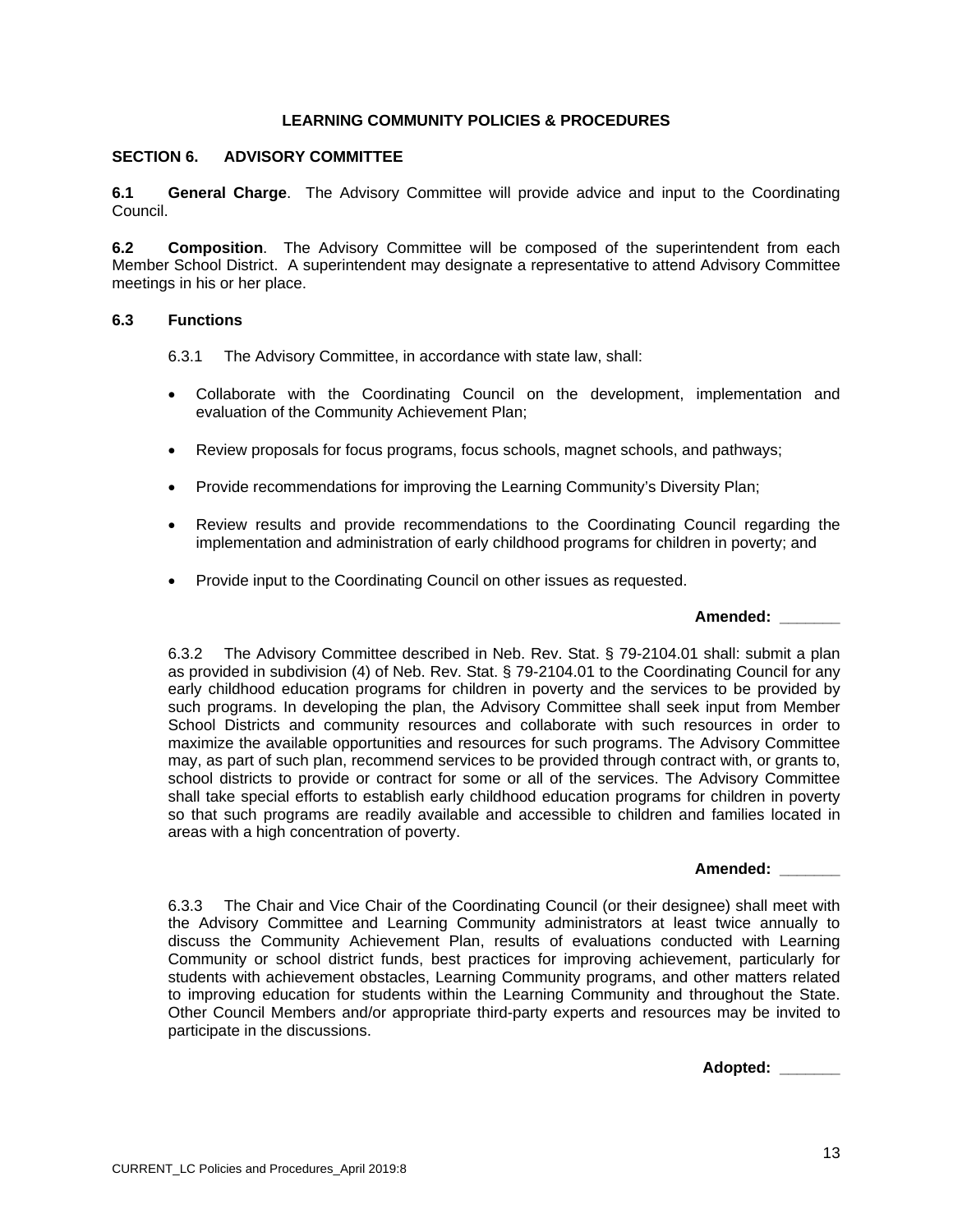6.3.4 In furtherance of Section 6.3.1, the Coordinating Council requests that the Advisory Committee provide input on: short term and long term direction for the Learning Community; questions submitted to the Advisory Committee by the Coordinating Council, subcommittees or task forces of the Learning Community; opportunities for productive inter-district collaboration; significant Learning Community activities; recommended advocacy positions for the Coordinating Council on issues affecting children and their learning; and such other issues as the Coordinating Council or Advisory Committee shall determine.

## **6.4 Advisory Committee Operation**

6.4.1 All meetings of the Advisory Committee are subject to the Open Meetings Act and shall be conducted in accordance therewith.

6.4.2 At the last meeting of the Advisory Committee held on or before July  $31<sup>st</sup>$  of each year, the superintendents shall designate a superintendent to serve as the Advisory Committee liaison with the Learning Community. The liaison shall: in consultation with the CEO, select dates for Advisory Committee meetings and develop each meeting agenda; receive input from superintendents on agenda items for Advisory Committee meetings; and receive input on improving operations of the Advisory Committee.

6.4.3 Meetings of the Advisory Committee will be convened when input is needed or requested from the Committee. Absent extraordinary circumstances, thirty (30) days' notice will be provided for each meeting.

6.4.4 The CEO will facilitate the operation of Advisory Committee meetings. Meetings may include presentations or engagement with Learning Community staff or third parties if appropriate to the agenda item.

6.4.5 In providing advice, input, or recommendations to the Coordinating Council, it will be desirable to have consensus amongst the superintendents, but consensus is not mandatory. Given the advisory role of the Advisory Committee, the Coordinating Council is interested in the variety of perspectives provided by the superintendents.

6.4.6 Minutes of each meeting of the Advisory Committee shall be distributed to the superintendents and designated representatives, the Council Members and the CEO. The CEO shall provide a summary review of each Advisory Committee meeting to the Coordinating Council.

**Amended: 10/17/13**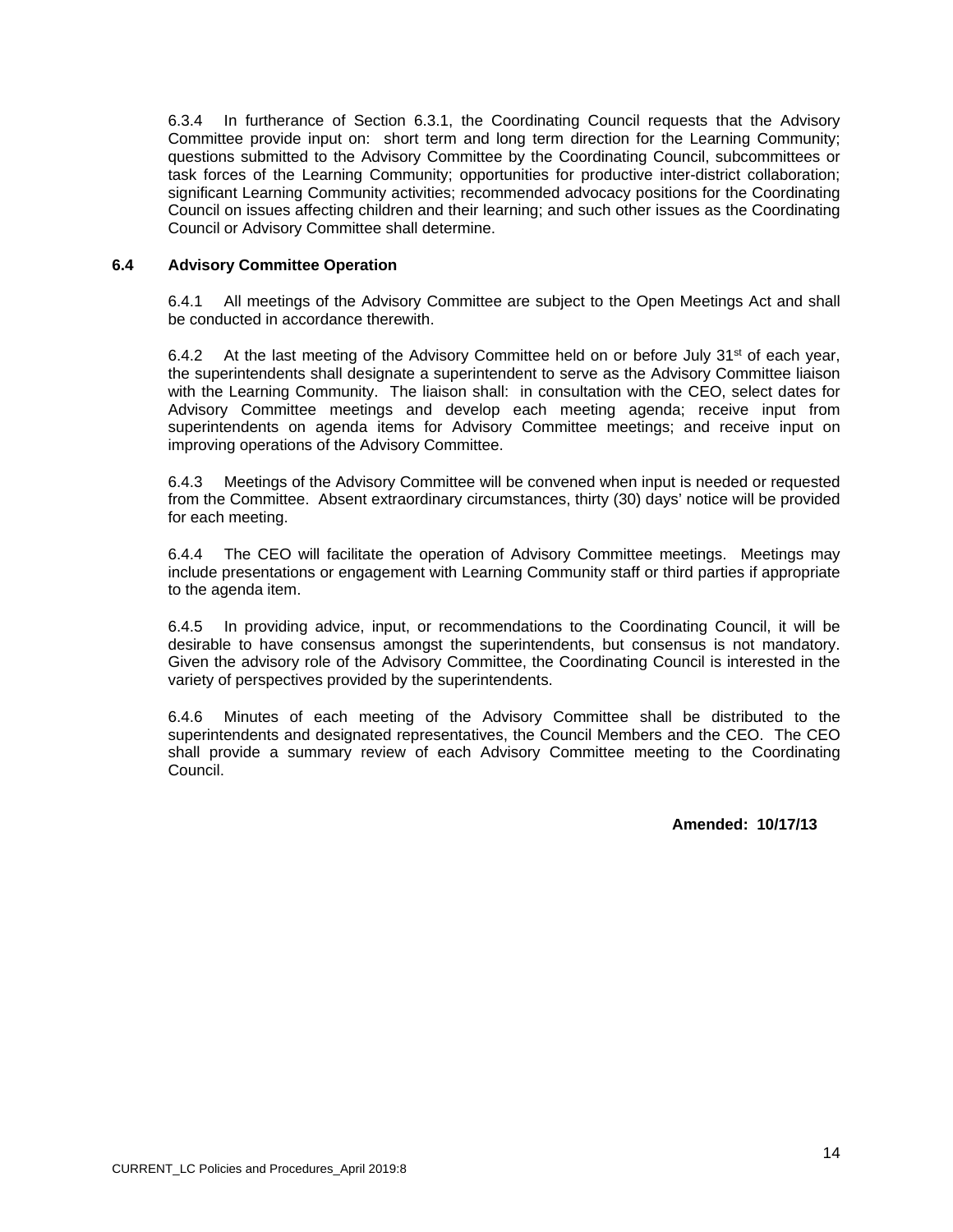## **SECTION 7. ADMINISTRATION AND OPERATIONS**

**7.1 Relationship of Coordinating Council and Management**. The Coordinating Council is responsible for hiring and periodically evaluating Learning Community management through processes and structures established by the Coordinating Council. Management is responsible for the day-to-day oversight and management of the business and affairs of the Learning Community. The CEO shall oversee all personnel matters, including the hiring, supervision and termination of Learning Community personnel, and group benefits; draft policies related to day-to-day operations and personnel of the Learning Community and recommend same to the Coordinating Council for action; and review such policies adopted by the Coordinating Council and, when necessary, recommend amendments, revisions, or changes to such policies.

**Amended: \_\_\_\_\_\_\_** 

## **7.2 Electronic Resources**

7.2.1 As used in this Section 7.2, the term "user" refers to Council Members, employees (whether full-time, part-time or limited-term), independent contractors, consultants, invitees, guests and others having authorized access to, and using any of, the Learning Community's computers or electronic communications resources. The phrase "computer and electronic communications resources" includes, but is not limited to, host computers, file servers, stand alone computers, laptops, printers, fax machines, phones, on-line services, email systems, bulletin board systems, and all software that is owned, licensed, leased or operated by the Learning Community.

7.2.2 All use of such resources shall be in an honest, ethical, and legal manner that conforms to applicable license agreements, contracts, and practices regarding their intended use, as well as applicable laws and the Learning Community's Bylaws and Policies and Procedures.

**Amended: \_\_\_\_\_\_\_** 

7.2.3 All information and messages that are created, sent, received, accessed, or stored on the Learning Community's computer and electronic communications resources constitute Learning Community information and records. **All Learning Community information and records are subject to the Public Records Statutes**. Council Members shall be notified by the CEO if a Public Records Statutes request is made which specifically pertains to their use of computer and electronic communications resources.

7.2.4 All hardware (laptops, computers, monitors, peripherals, LCD projectors, printers, telephones, fax machines, and the like) issued by the Learning Community and the information stored on them is the property of the Learning Community. Users may not physically alter or attempt repairs on any hardware at any time, nor may users download or otherwise install unapproved software, operating systems, or applications on such hardware.

**Amended: \_\_\_\_\_\_\_** 

7.2.5 Users have no privacy rights in connection with their use of the computer and electronic communications resources provided by the Learning Community. The Learning Community reserves the right to monitor, access, retrieve, and read all messages or other information created, sent, received, or stored on the computer and electronic communications resources without prior notice to the originators and recipients of such messages.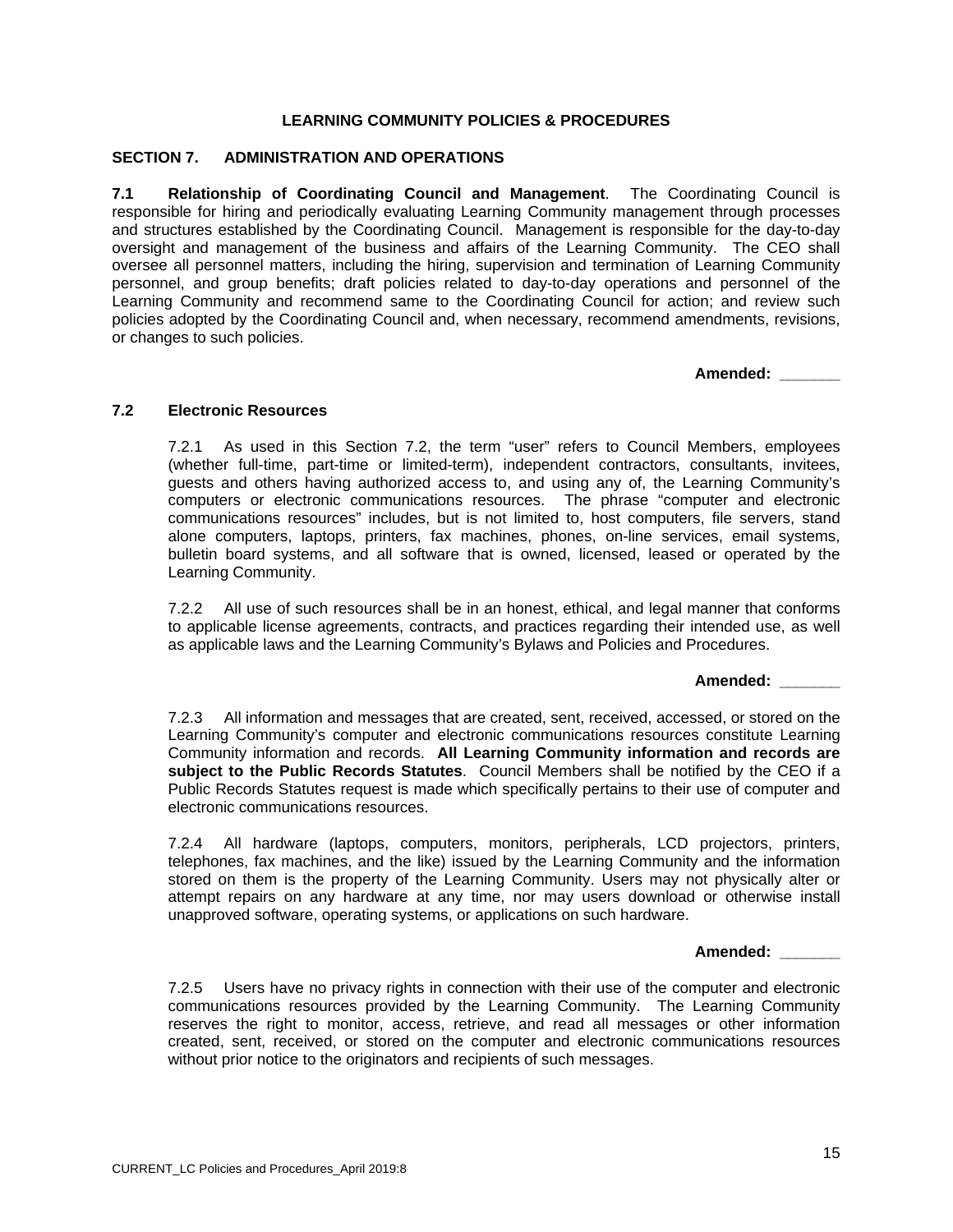7.2.6 Council Members and employees shall not provide their passwords to any third party; provided, however, that all Council Member and employee passwords shall be made available to the Learning Community's computer and electronic communications resources system administrator in order to evaluate and respond to a Public Records Statutes request, court order, subpoena or other governmental or regulatory investigation or, if necessary, may be overridden to conduct such evaluation and response. Council Members and employees may not enable unauthorized third parties to have access to or use Learning Community computer and electronic communications resources, nor may they otherwise jeopardize the security of such resources.

7.2.7 Access to and use of Learning Community online accounts, specifically banking and payroll service provider accounts, shall only occur through computers owned and utilized by the Learning Community. No online access shall be performed from a computer owned by any other party.

7.2.8 Use of the Learning Community's electronic communication systems to copy, modify, or transmit documents, software, information or other materials protected by copyright, trademark, patent or trade secrecy laws, without obtaining prior written permission from the owner of such rights in such materials, is prohibited.

7.2.9 The following uses of the Learning Community's electronic communications systems, which are not exclusive, are prohibited:

7.2.9.a Engaging in any communication that is discriminatory, defamatory, pornographic, obscene, racist, sexist or that evidences religious bias, or is otherwise of a derogatory nature toward any specific person, or toward any race, nationality, gender, marital status, sexual orientation, religion, disability, physical characteristic, or age group.

7.2.9.b Browsing or downloading and/or forwarding and/or printing pornographic, profane, discriminatory, threatening or otherwise offensive material from any source including, but not limited to, the Internet.

7.2.9.c Engaging in any communication that is in violation of federal, state or local laws, or in violation of the Learning Community's Bylaws, or Policies and Procedures.

**Amended: \_\_\_\_\_\_\_** 

7.2.9.d Proselytizing or promoting any religious belief or tenet.

7.2.9.e Campaigning for or against any candidate for political office or any ballot proposal or issue.

7.2.9.f Unauthorized use of passwords to gain access to another user's information or communications on the Learning Community's systems or elsewhere.

7.2.9.g Advertising, solicitation or other commercial, non-programmatic use.

7.2.9.h Knowingly introducing a computer virus into the Learning Community's communication system or otherwise knowingly causing damage to the Learning Community's systems.

7.2.9.i Excessive personal use of the Learning Community's technologies that preempts any business activity or interferes with office productivity.

7.2.9.j Sending email messages under an assumed name or obscuring the origin of an email message sent or received.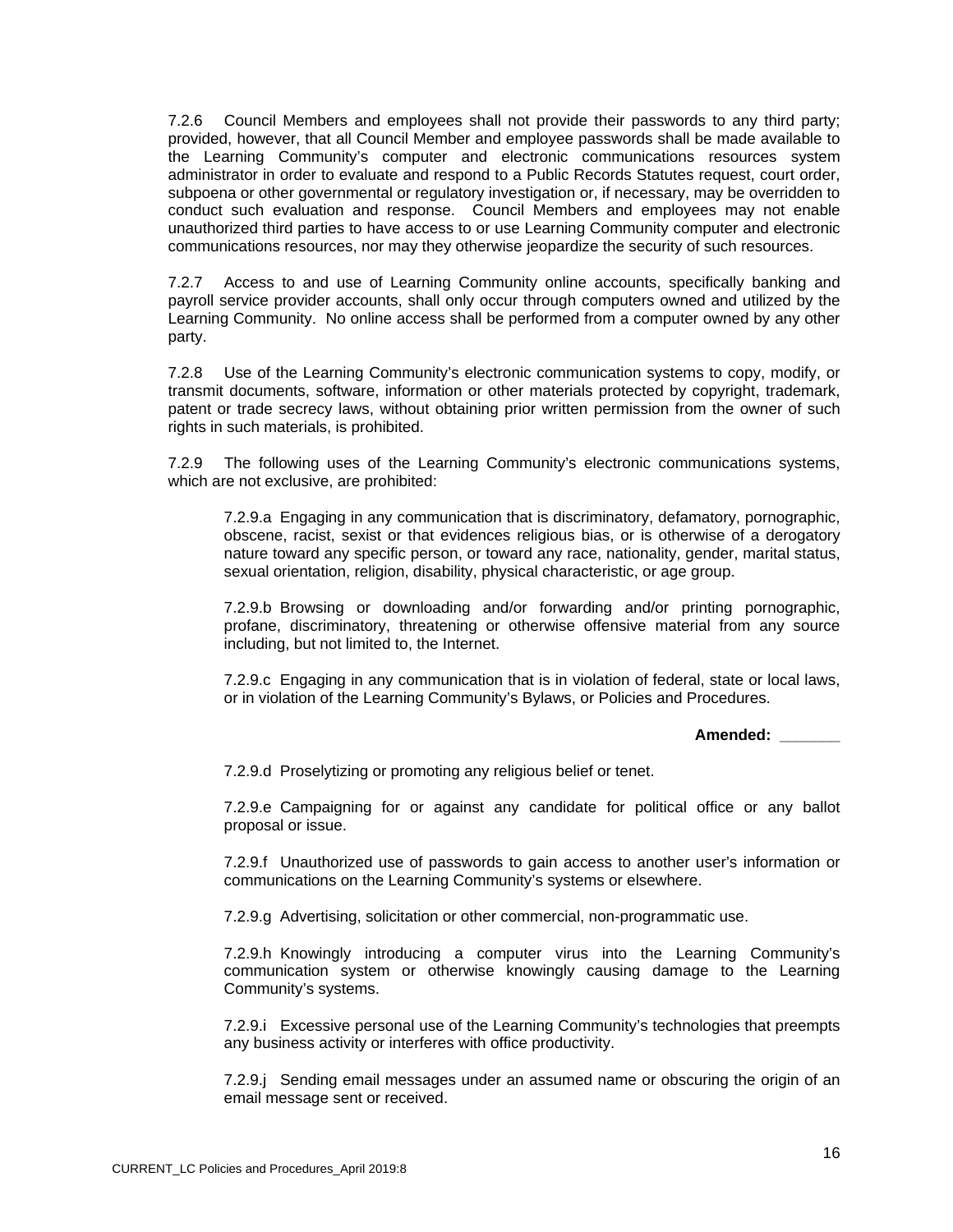7.2.10 Violations of this Section 7.2 may result in the loss of access to the computer and electronic communications resources of the Learning Community. Violations of this Section 7.2 by a Council Member shall be handled by the Executive Committee upon recommendation of the Chair and CEO; provided, however, that if a violation of this Section 7.2 is by the Chair, the recommendation shall be made by the Vice Chair and CEO.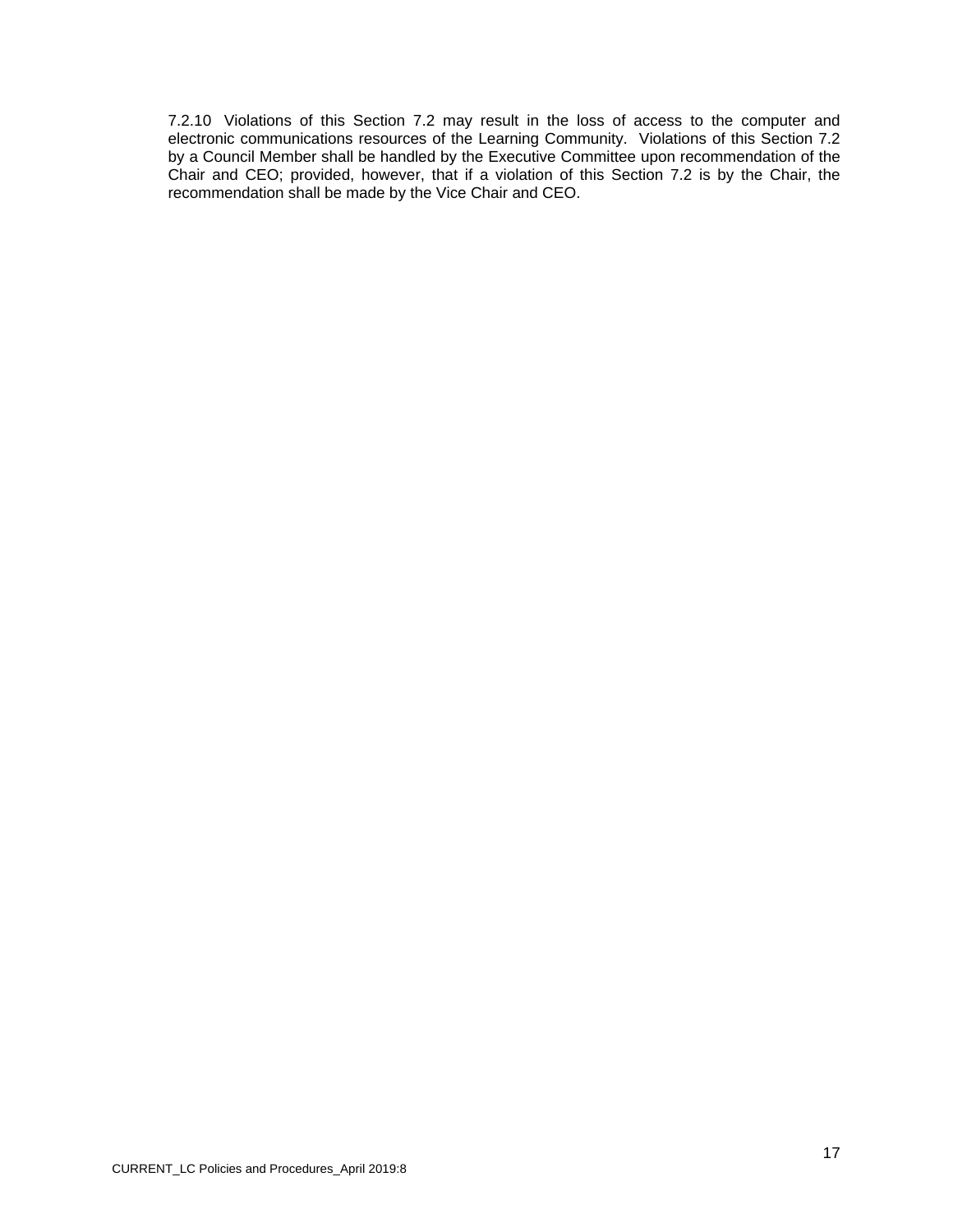## **SECTION 8. CODE OF CONDUCT; ETHICAL ISSUES; CONFLICT OF INTEREST**

#### **8.1 Political Activity**

8.1.1 No personnel, property, resources or funds of the Learning Community shall be used for the purpose of campaigning for or against the nomination or election of a candidate for public office or the qualification, passage, or defeat of a ballot question. No Council Member, official, employee or agent of the Learning Community shall use or authorize the use of personnel, property, resources or funds of the Learning Community for the purpose of campaigning for or against the nomination or election of a candidate for public office or the qualification, passage, or defeat of a ballot question.

8.1.2 The Learning Community shall not incur any expenditure for the purpose of campaigning for or against the nomination or election of a candidate for public office or the qualification, passage, or defeat of a ballot question. This prohibition does not apply to lobbying on behalf of the Learning Community in accordance with the Nebraska Political Accountability and Disclosure Act.

8.1.3 The Learning Community shall not endorse any candidate for public office.

#### **8.2 Conflicts of Interest**

8.2.1 Each Council Member shall, on an annual basis, disclose in writing whether he or she has any financial interests or family relationships that could give rise to a conflict of interest in any matter coming before the Coordinating Council and recuse him or herself from voting on any such issue that arises thereafter. Any conflict concerns will be resolved by the Learning Community's legal counsel.

**Adopted: \_\_\_\_\_\_\_** 

#### **8.3 Confidential Information**

8.3.1 All information about individuals, families or organizations served by the Learning Community or who access such services is confidential. No such information may be shared with any person or organization outside the Coordinating Council without the prior written approval of the CEO.

#### **8.4 Fraud**

8.4.1 Council Members, officials, and employees of the Learning Community shall report known or suspected instances of fraudulent activity in accordance with the Fraud Guidelines found in the Learning Community Accounting Policies and Procedures Manual. Any fraudulent activity that is discovered or suspected will be reported immediately to the CEO. If the CEO is either involved or suspected to be involved in the fraudulent activity, the report will be made to the Chair of the Budget, Finance and Audit Subcommittee.

#### **Approved: 10/17/13**

#### **8.5 Code of Conduct**

The Coordinating Council has adopted this Section 8.5 (Code of Conduct) (the "Code") to aid in the Learning Community's responsibility to carry out its important role while maintaining effective relationships with Learning Community staff, member school district administrators and staff, and community members.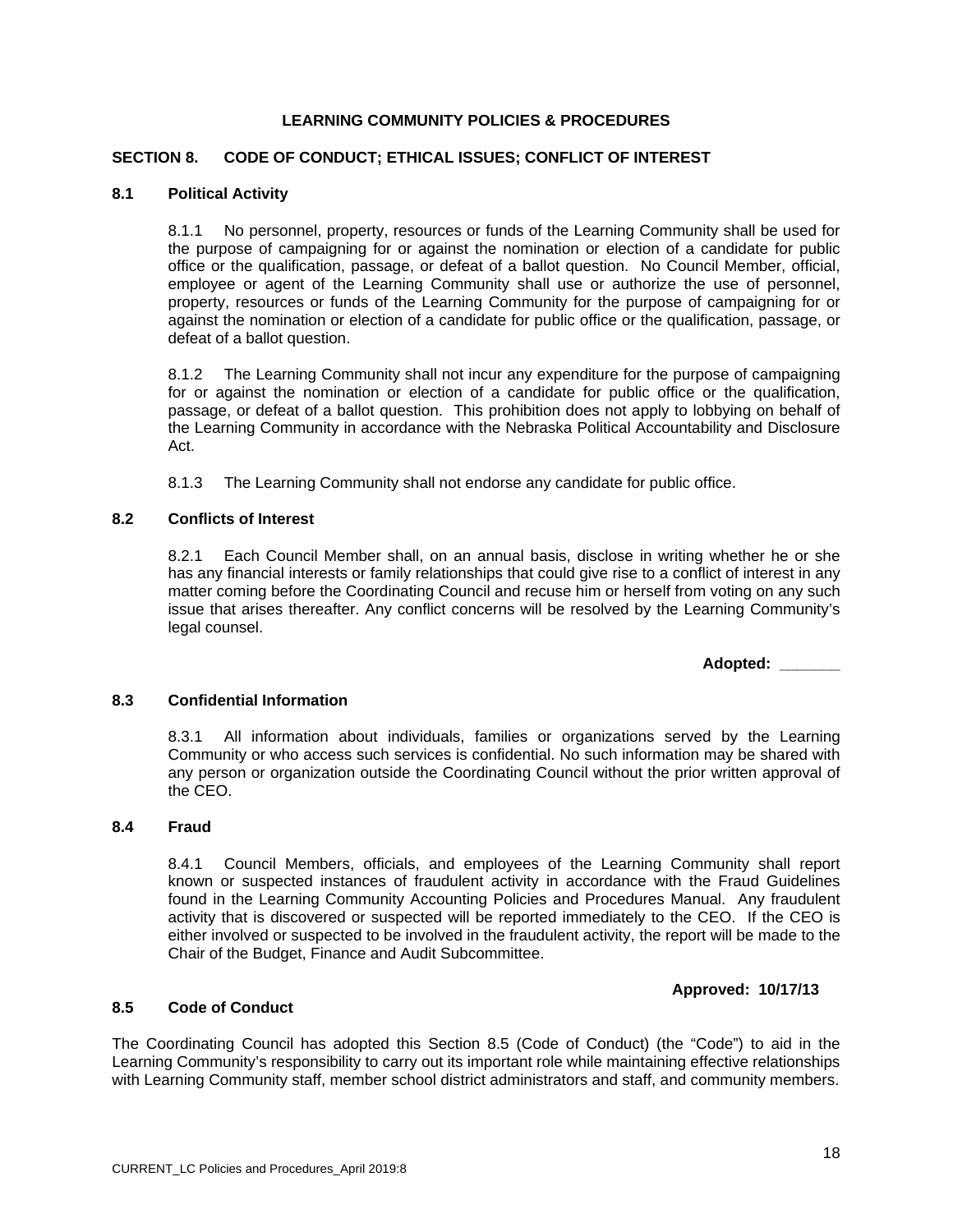A Council Member has no legal powers unless participating at a meeting that complies with the Nebraska Open Meetings Law, or acting on behalf of the Coordinating Council after the Coordinating Council formally grants authority to do so. Thus, it is essential that every Council Member work as a member of the broader leadership team to perform their duties and act in a manner consistent with the Code.

This Code will be interpreted and enforced in accordance with all applicable laws.

*Council Members' actions, verbal and nonverbal, help shape the attitude and the beliefs the public holds about the Learning Community. Therefore, Council Members must conduct themselves professionally and in a manner fitting to the responsibility of their duty*.

Each Council Member shall follow the code of conduct.

#### **Each Council Member will**

- **Listen.**
- Respect the opinion of others.
- Recognize the integrity of his or her predecessors and the merit of their work.
- **Be motivated only by an earnest desire to serve the Learning Community and the students of its** member school districts in the best possible way.
- Not use the Learning Community or any part of the Learning Community programming or services for his or her own personal advantage or for the personal advantage of his or her family, friends or supporters.
- Recognize that to promise in advance of a meeting how he or she will vote on any proposition which is to be considered is to close his or her mind and agree not to think through other facts and points of view which may be presented in the meeting.
- Recognize that authority rests with the Coordinating Council pursuant to Neb. Revised Statute Section 79-2104.
- Make no disparaging remarks, in or out of the Coordinating Council meeting, about other Council Members.
- Express his or her honest and most thoughtful opinions in Coordinating Council meetings in an effort to have decisions made for the best interest of the students and the Learning Community program.
- Abide by majority decisions of the Coordinating Council since authority is granted as a body and not individually.
- Endeavor to keep informed on local, state, and national educational developments of significance.

## **Board Governance**

 Attend all regularly scheduled Coordinating Council meetings, insofar as possible, and review advance materials provided.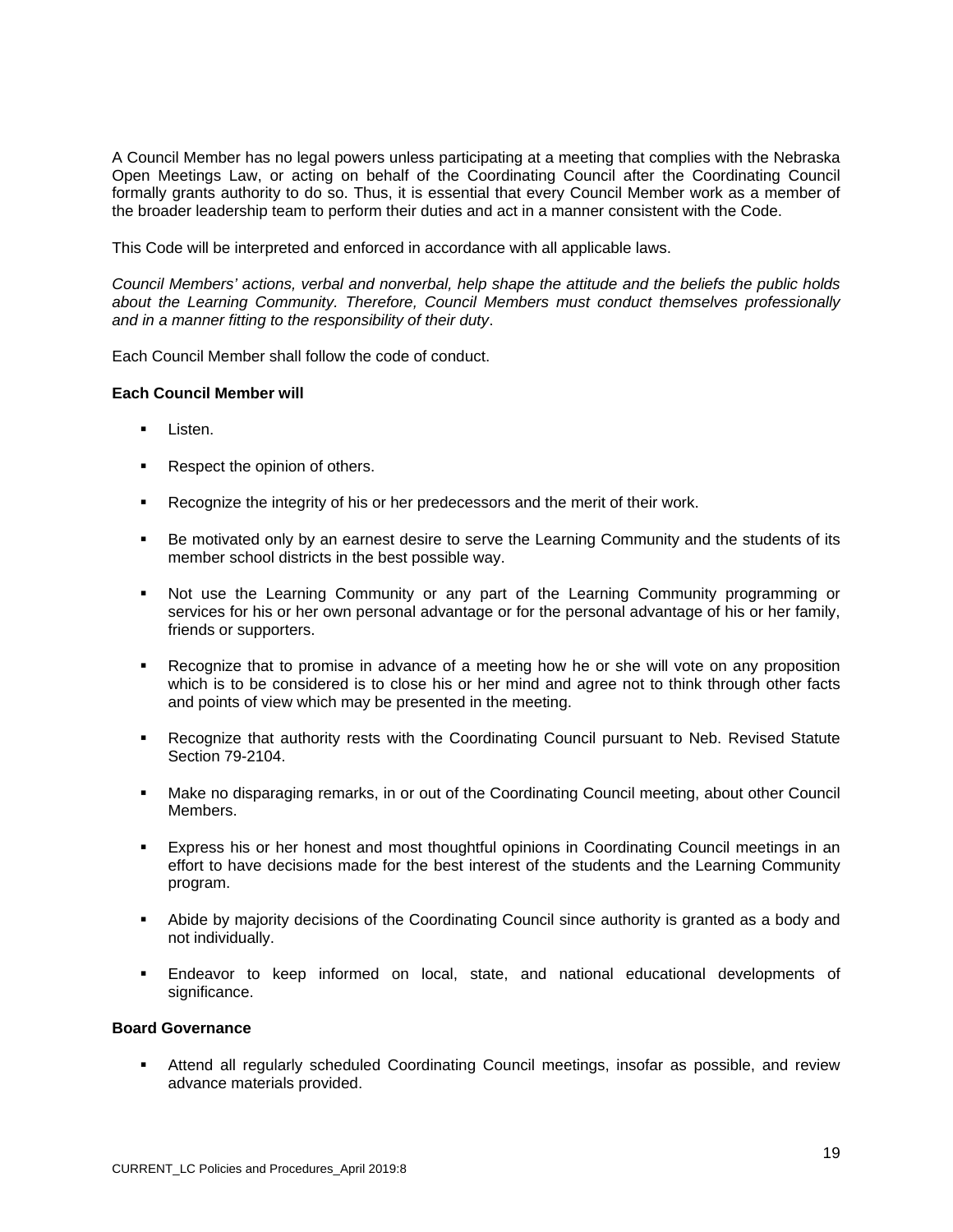- Respect the confidentiality of privileged information and make no individual decisions or commitments that would compromise the Coordinating Council.
- Work with other Council Members to establish effective policies and to delegate authority for the administration of the Learning Community to the CEO.
- Comply with Learning Community policies, all applicable local, state and federal laws and regulations and guidance from the CEO and experts whose opinion the Coordinating Council has sought (including legal, financial, accounting, and educational advisors), when making decisions.
- Maintain confidentiality of information and discussion conducted in closed session.
- Review essential facts, consider others' ideas, and then present personal opinions during Coordinating Council deliberations but, once the Coordinating Council vote has been taken, support Coordinating Council decisions regardless of how individuals voted.
- Act only as a member of the Coordinating Council and do not assume any individual authority when the Coordinating Council is not in session, unless otherwise directed by the Coordinating Council.
- Request utilization of Coordinating Council legal counsel, when required for full and informed Coordinating Council consideration of issues requiring legal expertise, through the CEO or Coordinating Council Board Chair.
- Maintain a priority focus during Coordinating Council meeting time on Coordinating Council matters and not personal agendas.
- Retain independent judgment and refuse to surrender that judgment to individuals or special interest groups.
- Voice opinions respectfully and maintain good relations with other council members, and administrators and school staff of member school districts, and members of the public.
- Support new Coordinating Council members by sharing experience and knowledge.

## **Coordinating Council - CEO Relations**

- Respect that the CEO and his or her staff are responsible and accountable for the delivery of the programs and the conduct of Learning Community operations and, therefore, be respectful of their time when making individual inquiries.
- Ensure strong management of the Learning Community by hiring, setting goals with and evaluating the CEO.
- Refer complaints, requests, and concerns to the CEO.
- Avoid making commitments that may compromise the decision-making ability of the Coordinating Council or staff.
- Maintain open and candid communication with the CEO.
- Recognize that a Council Member's responsibility is to see that the Learning Community programs are well run, but not to run them.

#### **Personnel and Community Relations**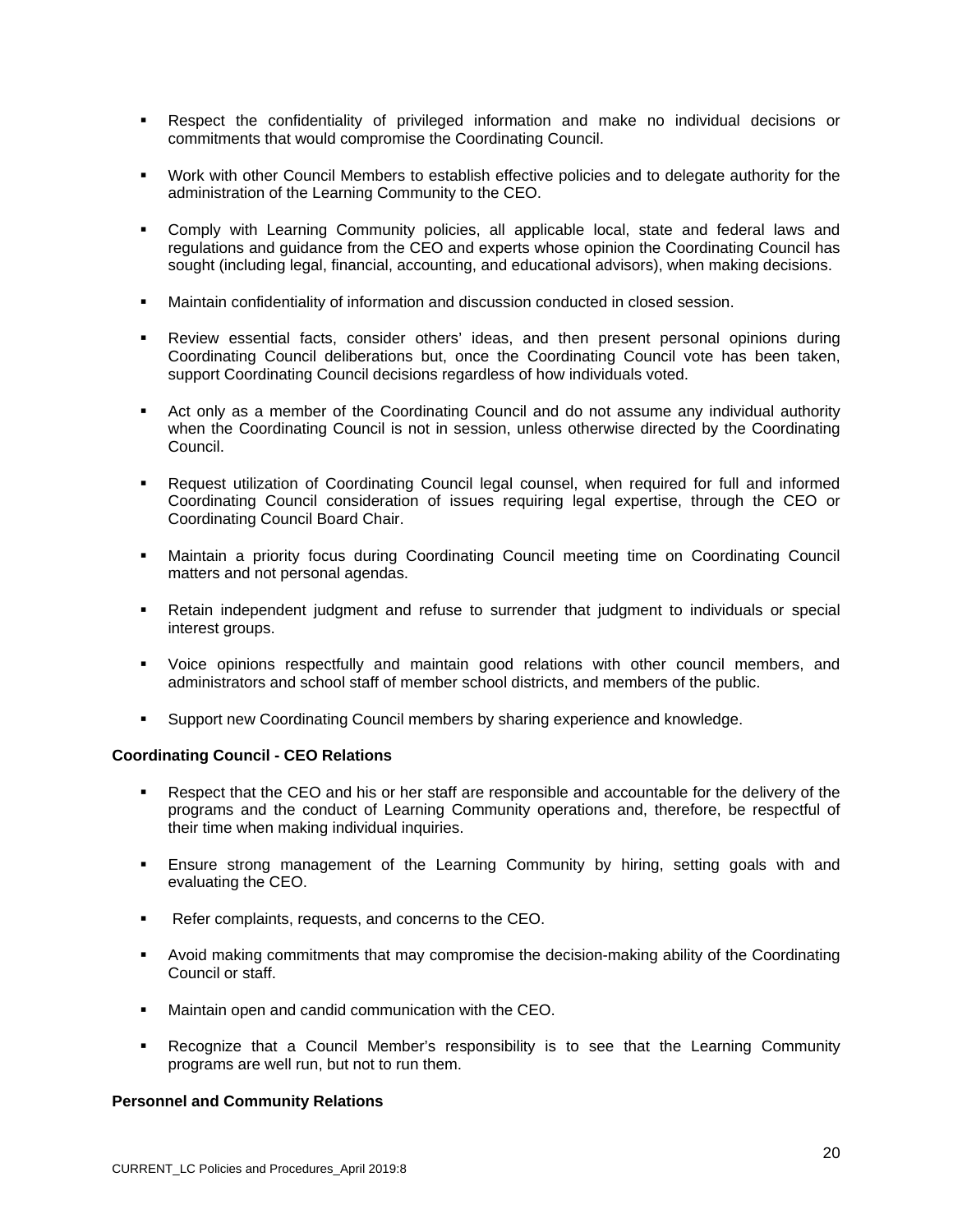- Recognize that the Coordinating Council's hiring authority as set forth in the Bylaws is to "employ such individuals as the Coordinating Council deems necessary and appropriate for the transaction and conduct of its business."
- **Individual Council Members shall not give directives to any employee, publicly or privately.**
- Consider the needs of the entire community and vote for what is best for those we serve as allowed by statutory authority.
- Request that periodic surveys be conducted with the community to assess the quality of services and programming and use the data to establish and monitor goals.

## **Conflict of Interest**

- Do not solicit or receive directly or indirectly any gift or compensation in return for making a recommendation or casting a vote.
- Do not receive anything of value by contract or otherwise, from the Learning Community unless it is received:
	- o as a result of a contract accepted after a public bid.
	- o in public recognition of service or achievement.
	- o as expenses allowed by law for official duties performed as a member of the Coordinating Council.
- **Follow the Learning Community's conflict of interest policy.**

#### **Consequences**

- Failure to abide by the Code may result in disciplinary action in accordance with the below guidelines. The Executive Committee will consider alleged violations of the Code and will determine appropriate action after discussion with the applicable Council Member.
	- o First Offense: a verbal discussion with the Vice Chair and Chair.
	- o Second Offense: written notice of disapproval from the Executive Committee.
	- o Third and Subsequent Offenses: public censure.